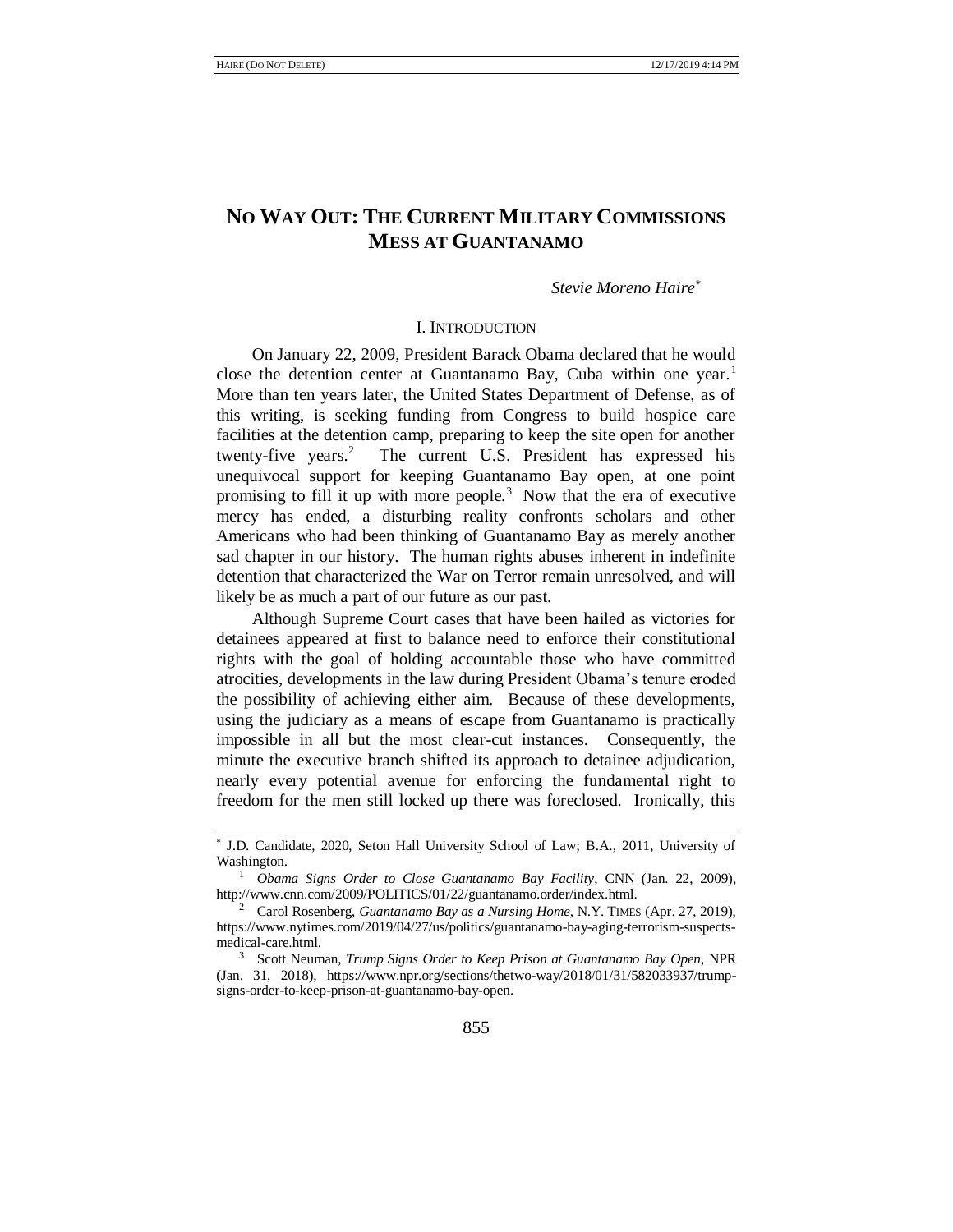development, devastating as it is to those in detention, is equally ruinous for the possibility of holding terrorists accountable. In this Comment I will use the lens of plea bargaining to elucidate how exactly the legal and practical developments of the past decade have defeated the opportunity for justice and closure for both detainees and for the victims of terrorist attacks. By looking at the incredible pressures to submit a guilty plea that would be present even for a hypothetical innocent detainee (were a plea bargain made available), we can see that the military commissions offer no hope of uncovering truth or advancing justice and instead provide incentives for fabrication and false testimony.

Part II of this Comment will discuss the slow evolution of the right of Guantanamo detainees to the writ of habeas corpus and the development of the military commissions over the course of two presidential administrations. This section will clarify how habeas corpus went from a promising option for detainees to the false promise that it is now. Part III of this Comment will look at the specific factors that create much more intense pressure to plead guilty in the military commissions system than in Article III courts. Parts IV and V will explain how legal and logistical hurdles that have come up in recent years have complicated the possibility of proceeding through the military commissions for detainees who do choose to enter guilty pleas, as well as for those who prefer to proceed to trial. These sections will demonstrate the pressure detainees face to plead guilty rather than go to trial, before looking at the practical impossibility of actually arranging a plea agreement that does not include testimony against another detainee as a condition. This analysis will illustrate that the military commissions system has become so mangled by legal and political issues that have intensified over the last few years that it cannot produce justice for detainees or for those harmed in the acts of terrorism of which the detainees are accused. Section VI, the Conclusion, will suggest that the only practical solution to this problem is to bring the detainees to the United States for trials in Article III courts.

## II: GUANTANAMO'S BEGINNINGS: GAINING THE RIGHT TO A TRIAL

The detention center at Guantanamo Bay has a long history, but for the purposes of this Comment, it came into use as a place to house detainees of the War on Terror. Throughout the Bush and Obama administrations, the site served as a temporary home for 780 men.<sup>4</sup> Because the legal history of Guantanamo Bay is long and complex, this

<sup>4</sup> *Guantanamo: Facts and Figures*, HUM. RTS. WATCH (Mar. 30, 2017), https://www. hrw.org/video-photos/interactive/2017/03/30/guantanamo-facts-and-figures.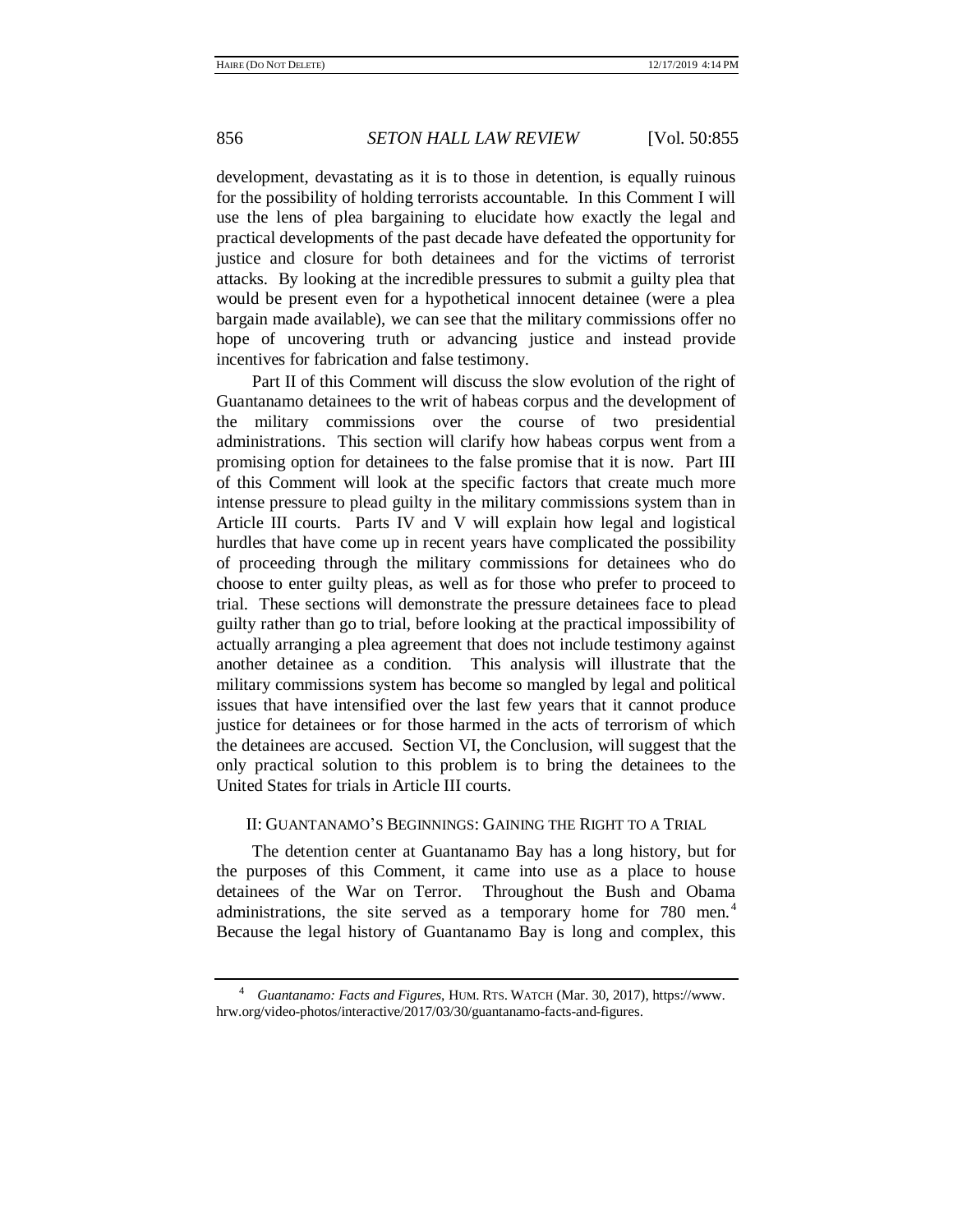Comment will break down the detention center's history by administration.

## A. *The Bush Years*

On September 11, 2001, the United States was shaken by a terrorist attack of a magnitude never seen before on American soil.<sup>5</sup> The culprit was swiftly identified as a radical Islamist terrorist organization colloquially known as al-Qaeda.<sup>6</sup> Exactly one week later, on September 18, 2001, Congress passed and the President signed the Authorization for the Use of Military Force (AUMF).<sup>7</sup> The scope of this legislation was vast, stating that:

the President is authorized to use all necessary and appropriate force against those nations, organizations, or persons he determines planned, authorized, committed, or aided the terrorist attacks that occurred on September 11, 2001, or harbored such organizations or persons, in order to prevent any future acts of international terrorism against the United States by such nations, organizations or persons.<sup>8</sup>

Shortly thereafter, the President released a Military Order entitled "Detention, Treatment, and Trial of Certain Non-Citizens in the War Against Terrorism,"<sup>9</sup> which formed the groundwork for the policy of detaining "enemy combatants" in off-shore facilities, one of which was the detention camp at Guantanamo Bay.<sup>10</sup> This established some basic parameters for detainee treatment and put in place the principle that those detainees who face trial would be tried by military commission.<sup>11</sup>

<span id="page-2-0"></span>A series of Supreme Court cases created the foundation of what legal protections are afforded to detainees at Guantanamo Bay. *Rasul v. Bush*<sup>12</sup> was crucial in establishing due process rights for detainees at Guantanamo and clarified that detainees at Guantanamo Bay are entitled to the right of habeas corpus so that they can challenge the factual basis for their detention.<sup>13</sup> Rasul was the beginning of a struggle between the judiciary and the other two branches of government. After *Rasul*, the executive

<sup>5</sup> *See Terrorist Attacks in the U.S. or Against Americans*, INFOPLEASE, https://www.infoplease.com/world/disasters/man-made/terrorist-attacks-in-the-us-oragainst-americans (last visited June 1, 2019).

<sup>6</sup> Hedges v. Obama, 724 F.3d 170, 173 (2d Cir. 2013).

<sup>7</sup> *Id.*

<sup>8</sup> Pub. L. No. 107-40, § 2(a), 115 Stat. 224, 224 (2001).

 $9\,$  66 Fed. Reg. 57,833 (Nov. 13, 2001).

<sup>10</sup> Aaron J. Jackson, *Habeas Corpus in the Global War on Terror*, 65 A.F. L. REV. 263, 276–77 (2010).

<sup>11</sup> 66 Fed. Reg. 57,833 (Nov. 13, 2001).

<sup>12</sup> Rasul v. Bush, 542 U.S. 466 (2004).

<sup>13</sup> *Id.* at 480–81.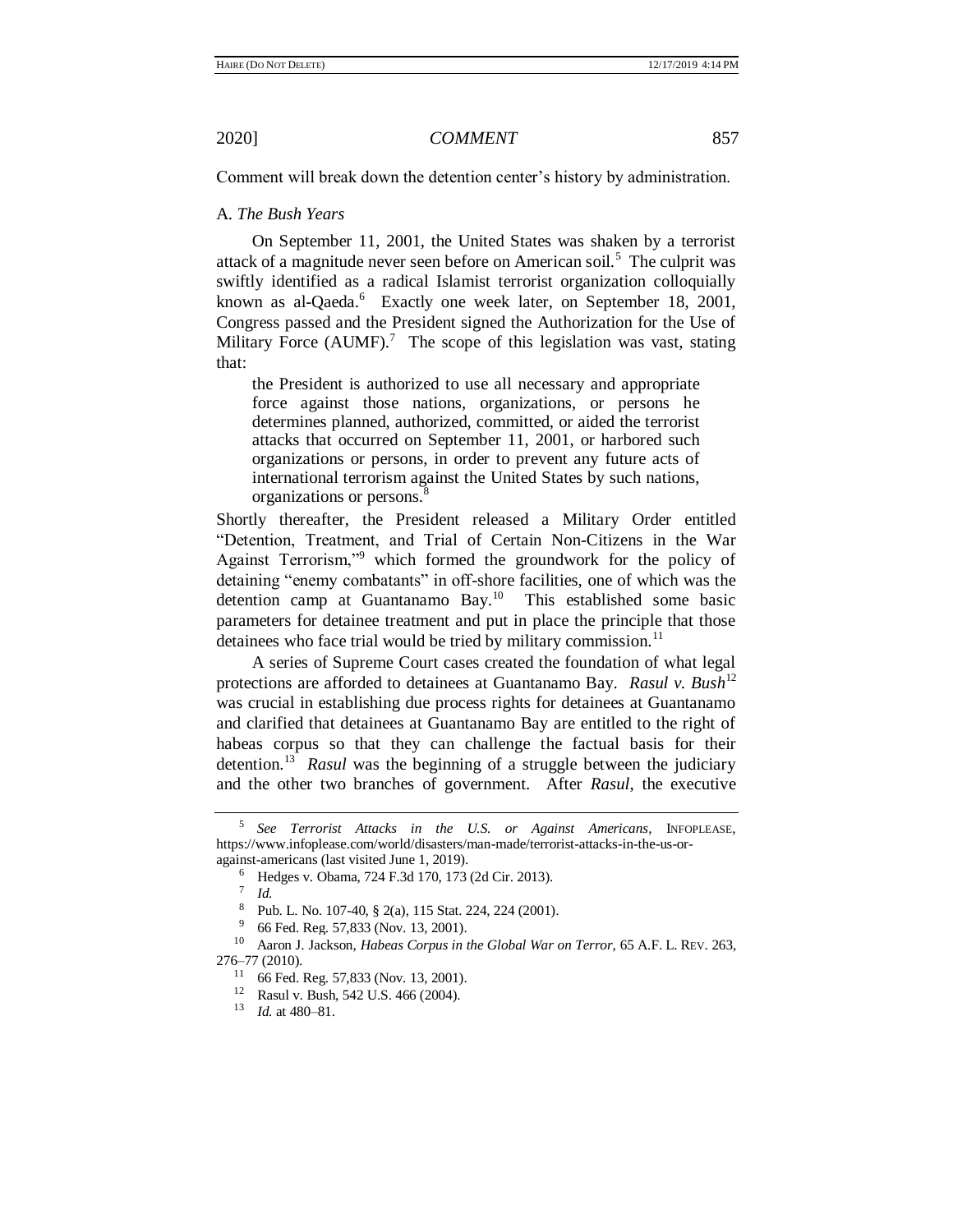branch changed its procedures, creating the Combatant Status Review Tribunals (CSRTs) in an attempt to provide the process due to detainees so as to circumvent the need for habeas petitions. $14$  As different habeas cases for detainees worked their way through the judicial system, Congress stepped in and passed the Detainee Treatment Act of 2005 (2005 DTA), which explicitly denied the right of habeas corpus to detainees at Guantanamo.<sup>15</sup> In the years to follow, *Hamdan v. Bush* (Hamdan I)<sup>16</sup> declared the CSRTs as insufficient under the Geneva Convention's standards, and held that detainees who had begun their habeas petitions prior to the passage of the 2005 DTA would be able to continue forward with their cases.<sup>17</sup> Boumediene v.

 $Bush^{18}$  was the final chapter in the habeas saga, granting all detainees a right to habeas review. *Boumediene* also held that the 2005 DTA did not provide the level of procedural protection that would substitute for habeas review.<sup>19</sup> From this point forward, even those detainees who had been deemed "unlawful enemy combatants" by the CSRTs would be able to challenge their detention in the federal courts.<sup>20</sup>

## B. *The Obama Years*

Before coming into office, President Barack Obama ran on a platform of change.<sup>21</sup> Included in such a promise was the closing of Guantanamo Bay.<sup>22</sup> Early on, this looked achievable.<sup>23</sup> On January 22, 2009, he enacted an executive order demanding the closure of Guantanamo Bay within one year of the Order's execution.<sup>24</sup> To implement the order, the Attorney General created an entity called the Guantanamo Review Task Force, along

 $\frac{19}{20}$  *Id.* at 733.

<sup>22</sup> *Id*.

<sup>23</sup> *Close the Guantanamo Bay Detention Center*, POLITIFACT https://www.politifact.com/truth-o-meter/promises/obameter/promise/177/close-theguantanamo-bay-detention-center (last visited Jan. 11, 2019) (collecting articles from 2009 to 2017 tracking the history of Obama's progress on closing the detention center).

<sup>&</sup>lt;sup>14</sup> Jackson, *supra* not[e 10,](#page-2-0) at 277.

 $\frac{15}{16}$  *Id.* 

Hamdan v. Rumsfeld, 548 U.S. 557 (2006).

<sup>17</sup> *Id.* at 567, 573–74. This case also called into question for the first time whether or not conspiracy could be tried as a war crime. *Id.* at 563–64. Because the case was not dispositive on the issue, I do not discuss it in this Comment. For more on this matter, see *infra* Part III.

<sup>&</sup>lt;sup>18</sup> Boumediene v. Bush, 553 U.S. 723 (2008).

<sup>20</sup> *See generally Boumedine*, 553 U.S. 723.

<sup>21</sup> Farah Stockman, *Candidates Hold Stances on Guantanamo*, BOS. GLOBE (May 11, 2008), http://archive.boston.com/news/nation/articles/2008/05/11/candidates\_hold\_stances\_ on\_guantanamo.

<sup>24</sup> *Obama Signs Order to Close Guantanamo Bay Facility*, *supra* not[e 1.](#page-0-0)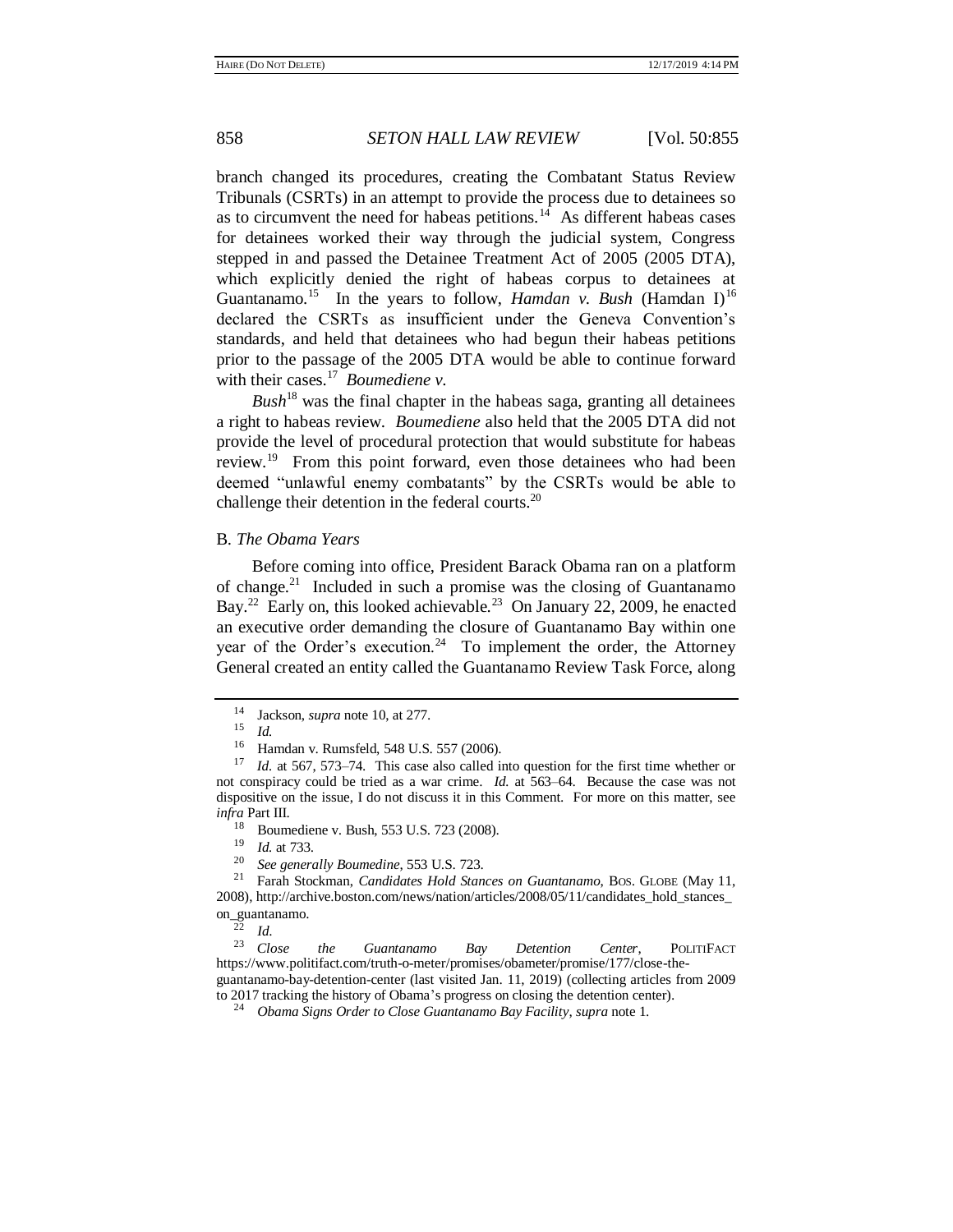<span id="page-4-0"></span>with a senior-level Review Panel to determine the "disposition" of each detainee.<sup>25</sup> These entities, which were made up of "career professionals" from different agencies charged with national security and intelligence, examined information related to each individual detainee before making final judgments that separated detainees into four categories.<sup>26</sup> In its final report on January 22, 2010, the Guantanamo Review Task Force determined that 126 detainees could safely be transferred outside the United States; 44 could be prosecuted in federal court or the military commissions; 30 Yemeni detainees could be transferred conditionally, due to security concerns in their home country; and 48 detainees were simply "too dangerous to transfer but not feasible for prosecution."<sup>27</sup> After the initial determinations by the Guantanamo Review Task Force, the President signed Executive Order 13567, which set up regular hearings called Periodic Review Boards (PRBs) to reassess the fates of the detainees not cleared for transfer or prosecution.<sup>28</sup>

During this time, Congress also worked to clear up uncertainty around the future of Guantanamo and the military commissions leftover from the Bush administration. Congress amended military commission procedures in the Military Commission Act of 2009 ("2009 MCA") to reflect a new set of rights for detainees when challenging their detention in federal court.<sup>29</sup> The 2009 MCA also introduced the term "unprivileged enemy belligerents," which served to replace "unlawful enemy combatants."<sup>30</sup> In 2010, Congress passed new rules for the military commissions, barring judges from granting credit for time served when sentencing defendants convicted of war crimes.<sup>31</sup>

While Congress and President Obama formally implemented legislation to guide the military commissions, the United States District Court for the District of Columbia ("D.C. District Court") and the United States Court of Appeals for the District of Columbia Circuit ("D.C. Circuit Court") ironed out the contours of how the historic *Boumediene* decision would be understood. Although the newfound ability for detainees to

<sup>&</sup>lt;sup>25</sup> U.S. DEP'T OF JUSTICE ET AL., Final Report: Guantanamo Review Task Force, at i (2010) [hereinafter Guantanamo Final Report].

<sup>26</sup> Guantanamo Final Report, *supra* not[e 25,](#page-4-0) at i–ii.

<sup>27</sup> Guantanamo Final Report, *supra* not[e 25,](#page-4-0) at ii.

Periodic Review of Individuals Detained at Guantanamo Bay Naval Station Pursuant to the Authorization for the Use of Military Force, Exec. Order No. 13,567, 76 Fed. Reg. 13,277 (Mar. 7, 2011).

<sup>&</sup>lt;sup>29</sup> *See* Military Commissions Act of 2009, Pub. L. No. 111-84, 123 Stat. 2574 (2009).

*Id.* at 2575.

<sup>31</sup> U.S. DEP'T OF DEF. MANUAL FOR MILITARY COMMISSIONS § 1113(d)(1) (2010) ("Any period of confinement included in the sentence of a military commission begins to run from the date the sentence is adjudged. . . .").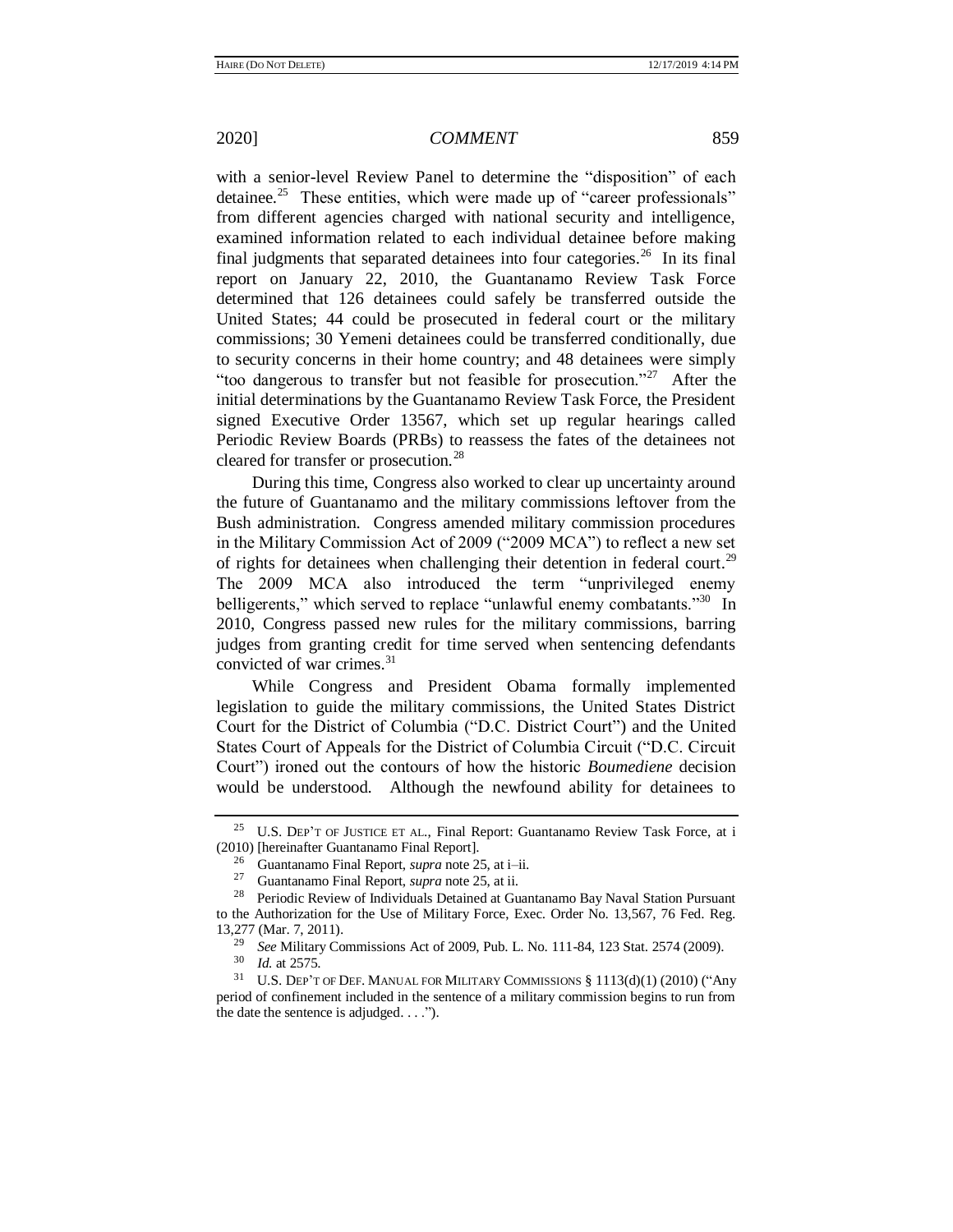<span id="page-5-0"></span>

challenge their detention through the federal court system initially produced many successful habeas petitions in the D.C. District Court,  $32$  the success of Guantanamo habeas petitions on the whole was short-lived. In *Al-Adahi v. Obama*, the D.C. Circuit Court reversed the lower court's holding that al-Adahi was not part of al-Qaeda and that he should be released.<sup>33</sup> Although *Al-Adahi* did not explicitly change the government's standard of proof needed to justify his continued detention, the D.C. Circuit Court was careful to note that the "some evidence" standard had been applied in numerous habeas cases before Guantanamo and that *Boumediene*  had left open the question of what the lowest constitutional standard might be.<sup>34</sup> Subsequent district court decisions denied release of detainees much more frequently, and appeared to employ a much more deferential standard to the government's evidence.<sup>35</sup> Between the *Al-Adahi* decision on July 13, 2010 and October 12, 2011, all but one habeas petition heard in the D.C. District court was denied. This sole petition granted was ultimately reversed by the D.C. Circuit court.<sup>36</sup> This trend has continued into the present, with one Circuit Judge in 2018 going so far as to say that "when it comes to Guantanamo, this court has reversed each and every recent grant of habeas relief it has considered on the merits,"<sup>37</sup> and adding that "the en banc court has reason to consider whether we have faithfully implemented *Boumediene*."<sup>38</sup>

The year 2011 proved to be important for the legal landscape surrounding Guantanamo Bay. Through the Ike Skelton National Defense Authorization Act for Fiscal Year 2011 ("NDAA 2011"), Congress specifically prohibited the use of defense funds to transfer detainees from Guantanamo Bay to the United States or to build U.S. facilities to house them.<sup>39</sup> This move effectively foiled any plan to try the alleged  $9/11$ 

 $32$  Twenty out of thirty-four habeas petitions between 11/20/08 and 7/8/2010 were successful. Mark Denbeaux et al., No Hearing Habeas: D.C. Circuit Restricts Meaningful Review 5 (2012) (unpublished manuscript), https://ssrn.com/abstract=2145554.

<sup>33</sup> Al-Adahi v. Obama, 613 F.3d 1102, 1103 (D.C. Cir. 2010).

 $\frac{34}{35}$  *Id.* at 1104.

<sup>35</sup> *See* Denbeaux et al., *supra* note [32,](#page-5-0) at 6; Latif v. Obama, 666 F.3d 746, 748 (D.C. Cir. 2011) (quoting Almerfedi v. Obama, 654 F.3d 1, 6 (D.C. Cir. 2011)) ("To meet its burden, 'the government must put forth credible facts demonstrating that the petitioner meets the detention standard, which is then compared to a detainee's facts and explanation.'").

<sup>36</sup> Denbeaux et al., *supra* not[e 32,](#page-5-0) at 4.

<sup>37</sup> Qassim v. Trump, No. 18-5148, 2018 U.S. App. LEXIS 22579, at \*4 (D.C. Cir. Aug. 14, 2018) (Tatel, J., concurring).

<sup>38</sup> *Id.*

<sup>39</sup> Ike Skelton National Defense Authorization Act for Fiscal Year 2011, Pub. L. No. 111-383, § 1032 (transfer of detainees); 124 Stat. 4137 (2011) (transfer of detainees); *Id.* § 1034 (facilities).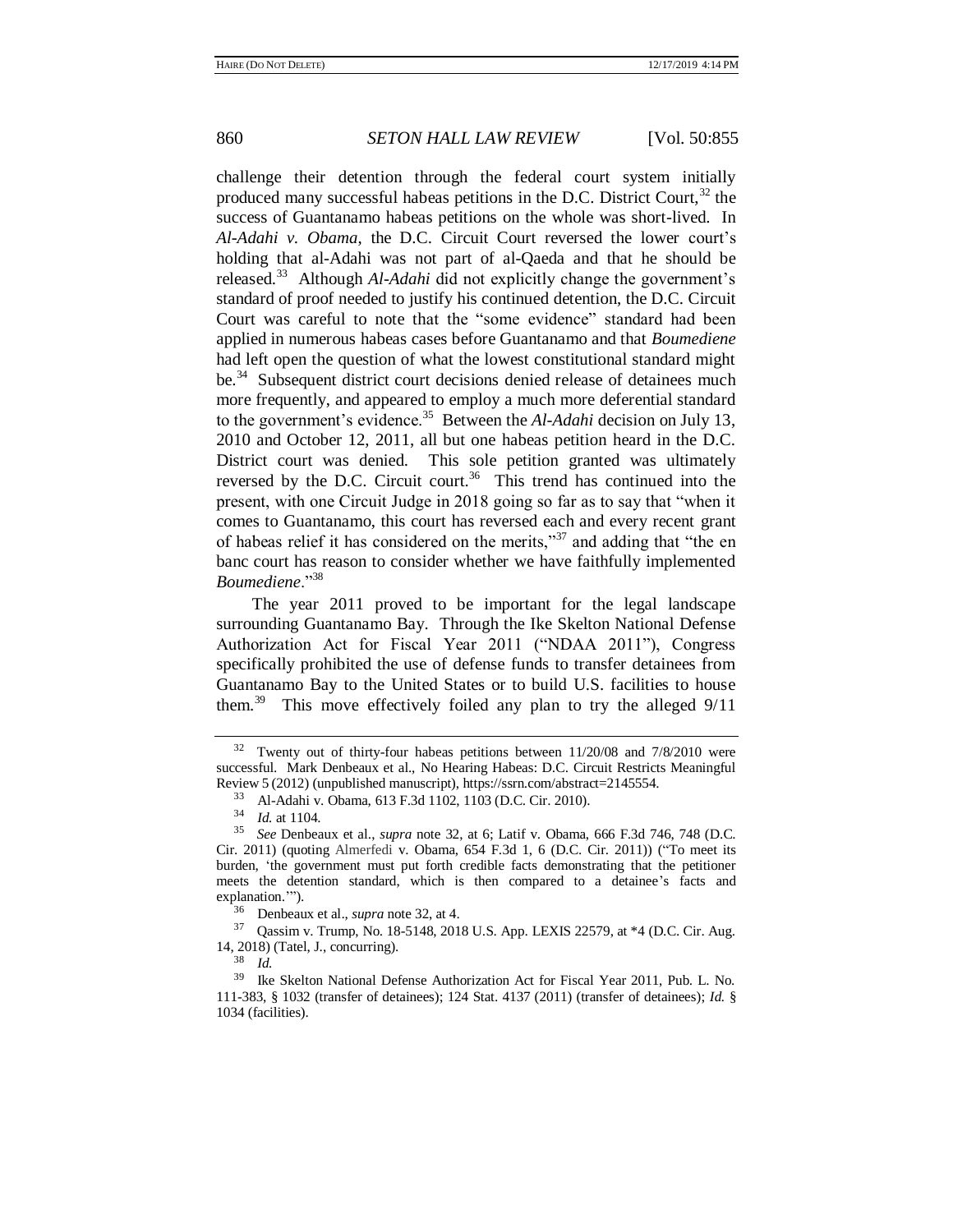conspirators in an Article III federal court.<sup>40</sup> On December 31, 2011, Congress passed the National Defense Authorization Act ("NDAA  $2012$ ").<sup>41</sup> Section 1021(a) of the Act finally codified the authorization for detention of "covered persons" that the courts had been reading into the AUMF for years.<sup>42</sup> Additionally, Section 1021(b) cleared up confusion about whether or not the standard for "unprivileged enemy belligerents," subject to *trial* by military commission, are defined in exactly the same way as those who are subject to military *detention*. The section states that a "covered person" is:

(1) A person who planned, authorized, committed, or aided the terrorist attacks that occurred on September 11, 2001, or harbored those responsible for those attacks.

(2) A person who was a part of or substantially supported al-Qaeda, the Taliban, or associated forces that are engaged in hostilities against the United States or its coalition partners, including any person who has committed a belligerent act or has directly supported such hostilities in aid of such enemy forces.<sup>43</sup>

Because this definition is not identical to the one given for an "unprivileged enemy belligerent" in the 2009 MCA,<sup>44</sup> this Comment will use the older term "unlawful enemy combatant" to refer to detainees who meet the above definition.

During the remaining years of his presidency, President Obama continued to voice his dedication to closing Guantanamo.<sup>45</sup> Although President Obama failed to close Guantanamo Bay, and grant detainees sufficient legal rights to challenge their detentions, more than 200 men were transferred out of the detention center during Obama's presidency.<sup>46</sup>

<span id="page-6-0"></span> $40$  For an analysis of how this act interacted with other law to affect this result, see David J.R. Frakt, *Prisoners of Congress: The Constitutional and Political Clash Over Detainees and the Closure of Guantanamo*, 74 U. PITT. L. REV. 179, 221 (2012).

<sup>41</sup> National Defense Authorization Act for Fiscal Year 2012, Pub. L. No. 112-81, 125 Stat. 1298 (2011).

<sup>42</sup> *Id.* § 1021(a).

<sup>43</sup> *Id.* § 1021(b).

<sup>44</sup> Military Commissions Act of 2009, Pub. L. No. 111-84, § 948(a)(7), 123 Stat. 2574, 2575 (2009) (defining an "unprivileged enemy belligerent" as someone who: "(A) has engaged in hostilities against the United States or its coalition partners; (B) has purposefully and materially supported hostilities against the United States or its coalition partners; or (C) was a part of al Qaeda at the time of the alleged offense under this chapter.").

<sup>45</sup> *See generally Close the Guantanamo Bay Detention Center*, POLITIFACT: OBAMETER, https://www.politifact.com/truth-o-meter/promises/obameter/promise/177/close -the-guantanamo-bay-detention-center (last visited Oct. 14, 2019) (collecting articles from 2009 to 2017 tracking the history of Obama's progress on closing the detention center).

<sup>46</sup> *See A History of the Detainee Population,* N.Y. TIMES: GUANTANAMO DOCKET, https://www.nytimes.com/interactive/projects/guantanamo (last visited Oct. 14, 2019).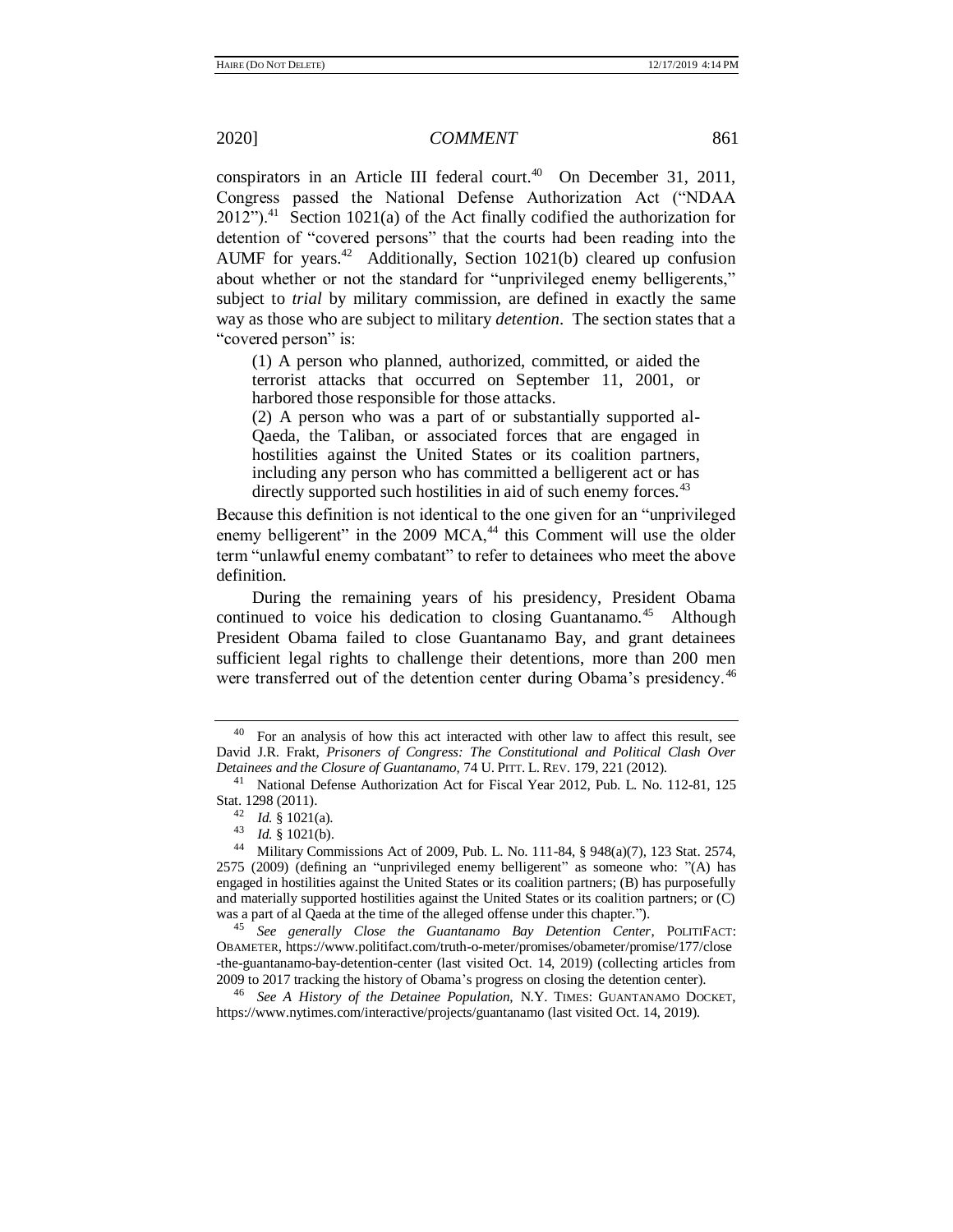This small victory left only forty-one detainees remaining in Guantanamo when President Trump came into office in the fall of 2016.<sup>47</sup>

## III: THE PRESSURE TO PLEAD IN THE MILITARY COMMISSIONS: ANALYZING THE FACTORS THAT IMPEDE GUANTANAMO DETAINEES IN SECURING FREEDOM

Examining the current situation at Guantanamo Bay through the lens of plea bargaining may seem an odd choice, considering that far more detainees have secured release from the island through transfer than through entering into plea agreements with the military commissions.<sup>48</sup> This Comment, however, uses this framework because transfer is an option that becomes available only when offered by the government within the PRB process, which is completely discretionary.<sup>49</sup> It may be because of the discretion the executive branch has in choosing to employ the PRBs at all that some observers claim they have ceased functioning as they did previously since President Trump has come into office.<sup>50</sup> Examining the shortcomings of Guantanamo by looking at the pressure on a hypothetically innocent detainee to plead guilty also provides a simple way to understand the severity of the injustice inherent in the present system. It should be noted, however, that the pressure to plead does not necessarily imply a means of effecting a plea, as some detainees have learned after attempting to enter plea bargains and failing to secure the assent of the government.<sup>51</sup>

<span id="page-7-0"></span>In order to understand the specific factors that would lead a

 $\frac{47}{48}$  *Id.* 

<sup>48</sup> *See* Andrea Harrison, *Periodic Review Boards for Law-of-War Detention in Guantanamo*, 24 ILSA J. INT'L & COMP. L. 541, 572 (2018).

<sup>&</sup>lt;sup>9</sup> *About the Periodic Review Board*, U.S. DEP'T OF DEF. PERIODIC REV. SECRETARIAT, https://www.prs.mil/About-the-PRB (last visited Oct. 14, 2019).

<sup>50</sup> *See* Annie Himes, *Two PRB Reviews and Two No-Shows as Detainees Continue to Opt Out*, HUM. RTS. FIRST (May 28, 2019) ("Since 2017, no PRB review has cleared a detainee for release or transfer. The five detainees cleared for transfer under the Obama administration—two through the PRB process and three by the PRB's predecessor, the Guantanamo Review Task Force—have yet to leave Guantanamo because a PRB determination does not guarantee release. Furthermore, the Trump administration dismantled the State Department's infrastructure for carrying out transfers."), https://www.humanrightsfirst.org/blog/two-prb-reviews-and-two-no-shows-detainees-contin ue-opt-out.

<sup>51</sup> *See, e.g.*, Carol Rosenberg, *Fired War Court Overseer Says He Was Exploring Plea Deals in 9/11, USS Cole Cases*, MIAMI HERALD (Mar. 22, 2018), https://www.miamiherald.c om/news/nation-world/world/americas/guantanamo/article206477629.html;

Carol Rosenberg, *Pentagon Prosecutors Seek Trial of 3 Guantanamo Prisoners for Indonesia Bombings*, N.Y. TIMES (Apr. 10, 2019), https://www.nytimes.com/2019/04/10/us/ politics/pentagon-guantanamo-indonesia-bombings.html [hereinafter Rosenberg-Pentagon Prosecutors].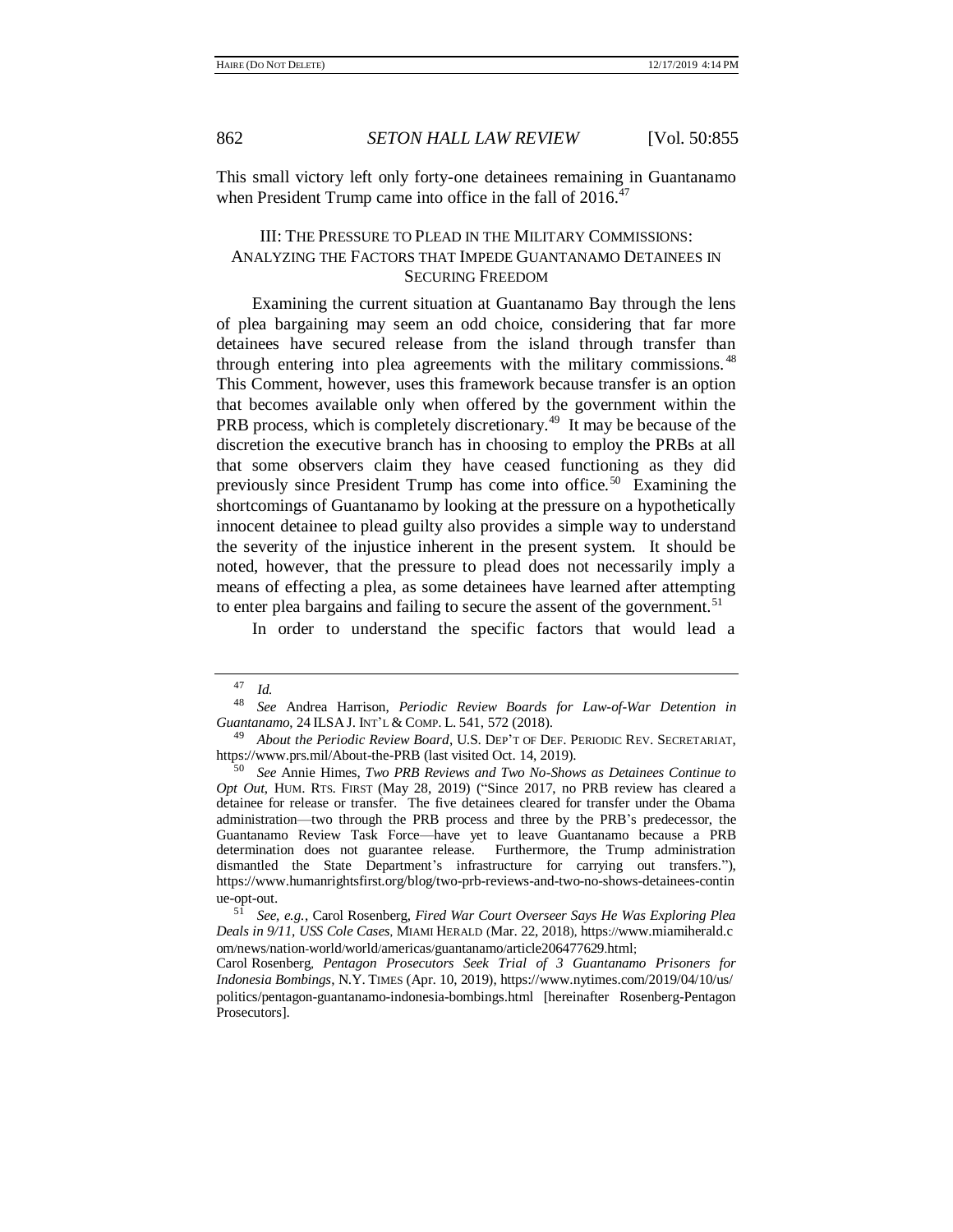Guantanamo detainee to make a plea bargain in spite of their guilt or innocence, it is necessary to understand both how pleading works in the domestic system and what specific circumstances about Guantanamo exacerbate these pressures. Thus, this section will start by outlining the pressures to agree to a plea bargain that influence defendants in the civilian criminal justice system before explaining how those pressures are heightened in the military commissions system used to try Guantanamo Bay detainees.

### A. *Plea Bargaining in Article III and State Courts*

<span id="page-8-0"></span>Plea bargaining in the United States' criminal justice system functions according to predictable principles. Professor Albert W. Alschuler describes this system as one of both "cost bargaining" and "odds bargaining."<sup>52</sup> "Cost bargaining," from the perspective of a hypothetical prosecutor, is the choice to make a bargain the defendant would find desirable for the purpose of saving on costs at trial.<sup>53</sup> "Odds bargaining," on the other hand, is more relevant to this Comment's analysis, as it is defined as the mechanism by which a prosecutor determines what offer to make, while the defendant determines whether such an offer would be favorable enough for him to take.<sup>54</sup> Odds bargaining can, therefore, be said to be the calculus that a given prosecutor and defendant must engage in when negotiating plea deals. As such, it is based on the odds of conviction at trial and the likely sentence the defendant would get if convicted at trial.<sup>55</sup> Alschuler gives the example of a negotiation in which there is a fifty-fifty chance that the defendant is convicted of a crime that will likely result in a ten-year sentence.<sup>56</sup> In accordance with such odds, a rational prosecutor would therefore offer the defendant a plea offer of five years.<sup>57</sup> Given that prosecutors in these situations often wish to make plea-offers as desirable as possible, however, Alschuler posits that a plea offer of less than five years would likely be the result.<sup>58</sup>

Operating within the framework of this foundational concept of odds bargaining are a number of factors that influence the defendant's decision to accept a plea bargain—even in cases where the defendant is innocent.<sup>59</sup>

<sup>52</sup> Albert W. Alschuler, *A Nearly Perfect System for Convicting the Innocent*, 79 ALB. L. REV. 919, 919 (2015/2016).

<span id="page-8-1"></span><sup>53</sup> Alschuler, *supra* not[e 52,](#page-8-0) at 919–920.

<sup>54</sup> *Id.*

<sup>55</sup> *Id.*

 $\frac{56}{57}$  *Id.* 

 $\begin{array}{cc} 57 & Id. \\ 58 & 11 \end{array}$ 

 $\frac{58}{59}$  *Id.* 

<sup>59</sup> *See* Josh Bowers, *Punishing the Innocent*, 156 U. PA. L. REV. 1117, 1119**–**20 (2008)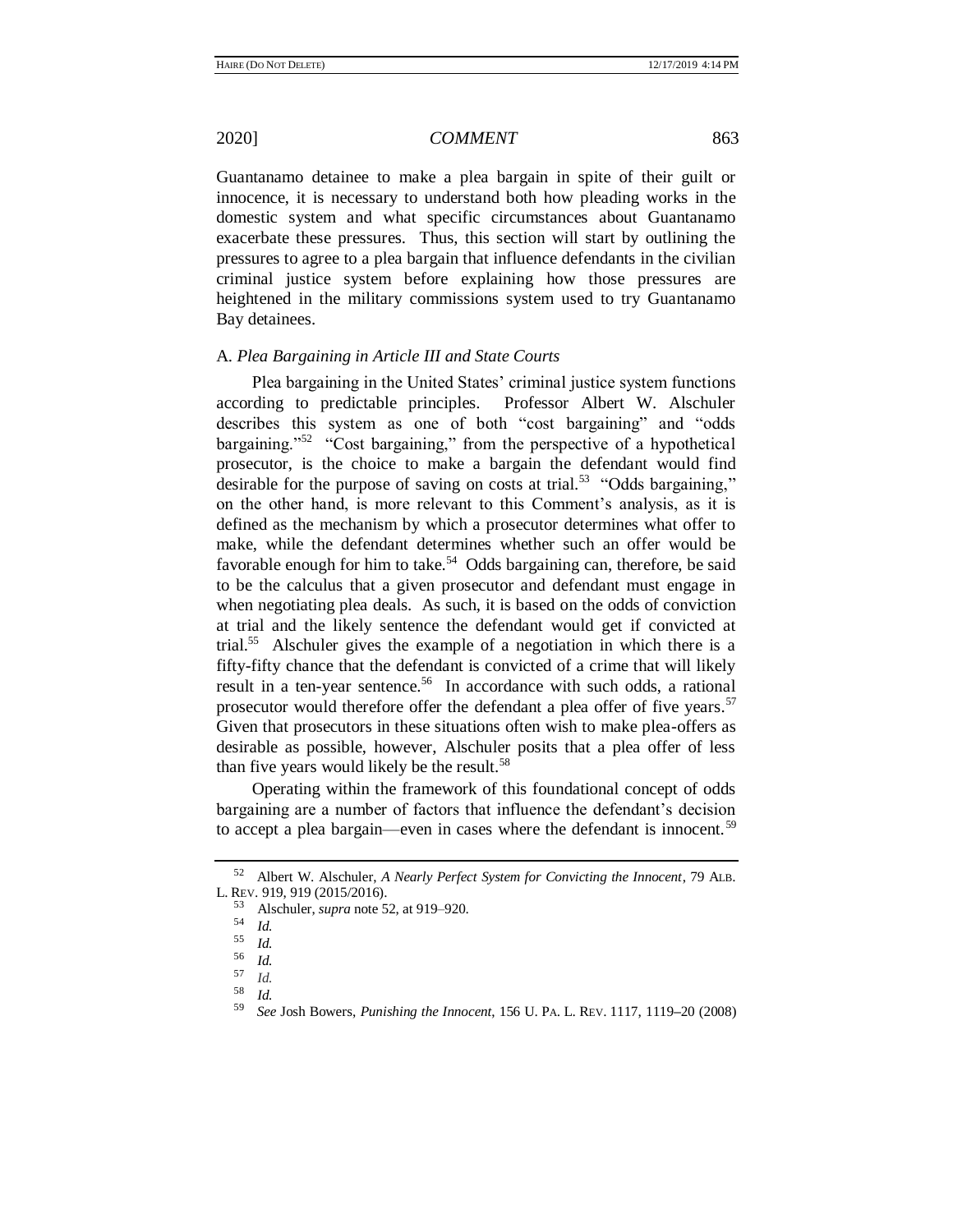Most relevant to the case of Guantanamo detainees are the "trial tax," the reduced threat of reputational damage, and the practice of overcharging.<sup>60</sup> Even for innocent defendants, all of these factors contribute in varying ways to the desirability of plea-bargaining in the civilian system.<sup>61</sup> When considering the far less predictable and more legally complex system that Guantanamo Bay detainees act within, these factors play a more significant role.

<span id="page-9-0"></span>An important aspect of the pressure to plead guilty is referred to as the "trial tax," which is the practice of imposing longer sentences on those who are found guilty after exercising their right to a trial than on those who plead guilty.<sup>62</sup> While it is possible to think of this as a reward for pleading rather than as a penalty for going to trial, this distinction is difficult to defend conceptually,  $63$  as even Justice Anthony Kennedy has suggested that sentencing guidelines are written to be harsher than necessary in order to leave room for plea bargaining.<sup>64</sup> Advocates of the plea bargaining process suggest that defendants who plead guilty are simply receiving the benefit of a shorter sentence in exchange for their cooperation.<sup>65</sup> That said, such a benefit is only conceivable as an alternative to the longer sentence the defendant would receive after a trial. Thus, disentangling reward from penalty is not an easy feat.<sup>66</sup> Arguments that insist the longer sentence is proper, while the shorter is a break, require acceptance of a puzzling idea: more than ninety percent of all defendants  $67$  deemed guilty end up receiving inappropriately light sentences, while only a tiny minority receive the "correct" one.<sup>68</sup> Even those proponents who advocate for the position

(stating thesis that guilty pleas are often the "least-bad option" even for innocent defendants).

<sup>63</sup> Steven P. Grossman, *An Honest Approach to Plea Bargaining*, 29 AM. J. TRIAL ADVOC. 101, 109 (2005).

<sup>64</sup> Missouri v. Frye, 566 U.S. 134, 144 (2012) (quoting Rachel Barkow, *Separation of Powers and the Criminal Law*, 58 STAN. L. REV. 989, 1034 (2006)) ("'[Defendants] who do take their case to trial and lose receive longer sentences than even Congress or the prosecutor might think appropriate, because the longer sentences exist on the books largely for bargaining purposes.'")

<sup>65</sup> Brian Johnson, *Trials and Tribulations: The Trial Tax and the Process of Punishment*, 48 CRIME & JUST. 313, 332 (2019) ("There is disagreement over whether pleatrial disparities are plea discounts or trial penalties. Champions of discounts maintain that plea defendants receive rewards for admitting guilt and cooperating. Proponents of penalties argue that trial defendants are unfairly punished for exercising a constitutional right.").

<sup>66</sup> J. Vincent Aprile II, *Judicial Imposition of the Trial Tax*, 29 CRIM.JUST. 30 (2014).

Missouri v. Frye, 566 U.S. 134, 135 (2012).

<sup>68</sup> See Johnson, *supra* not[e 65,](#page-9-0) at 332 for a look at the debate between considering this concept as a "trial tax" or a "plea discount."

<sup>60</sup> *See infra* Part III B.

<sup>61</sup> *See* Bowers, *supra* not[e 59.](#page-8-1)

<sup>62</sup> Bowers, *supra* note [59,](#page-8-1) at 1158.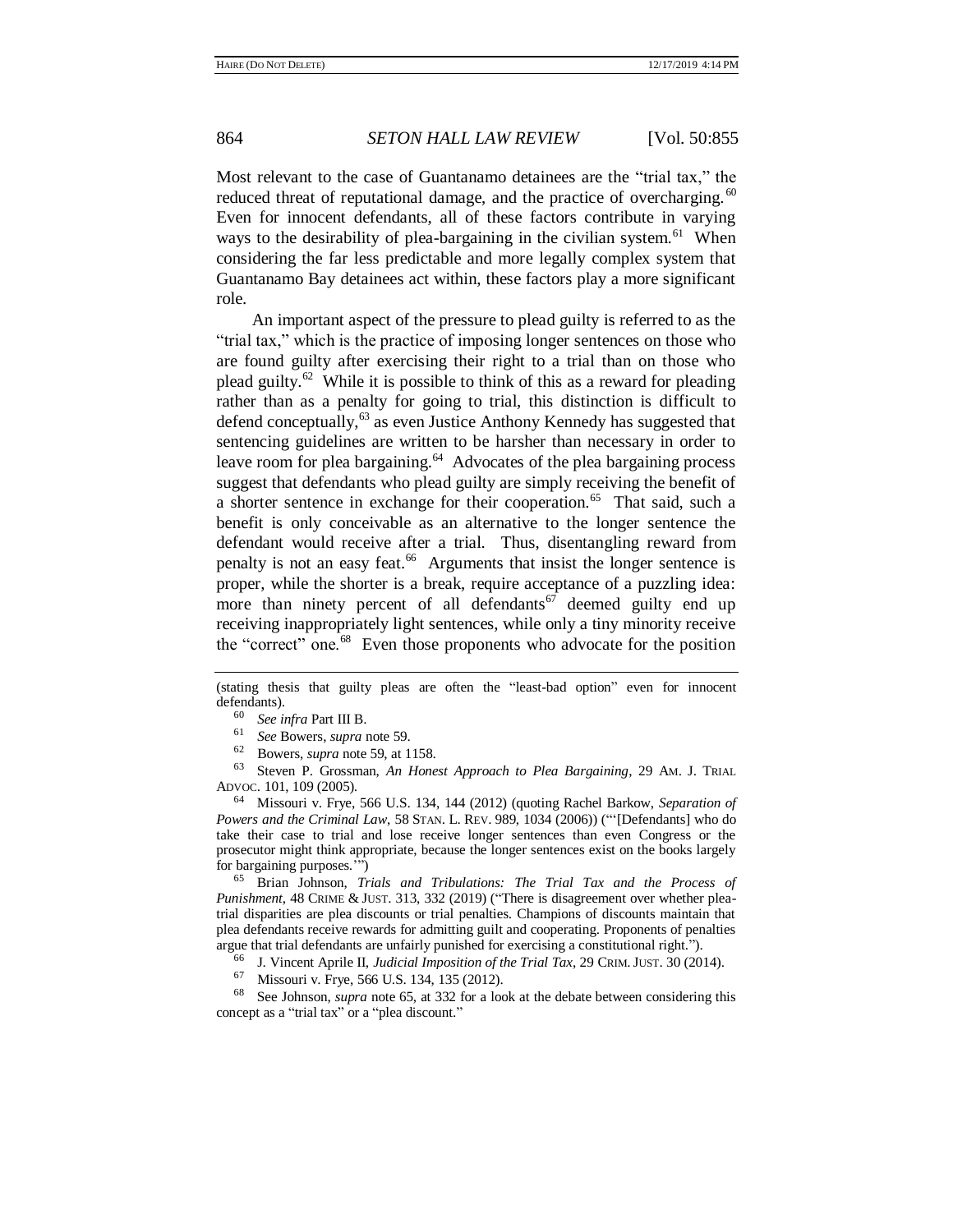that there is a normative value in plea bargaining for innocent defendants in low-stakes cases agree that the reward of the reduced sentence is transformed into the threat of a heavier one in high-stakes cases.<sup>69</sup>

A second motivation that figures prominently in the analysis of why people enter guilty pleas to crimes for which they are innocent is that some categories of defendants simply have less to lose than others.<sup>70</sup> For individuals facing their first-ever criminal charge, there are many serious consequences of a conviction that can reduce the incentive to plead guilty,  $^{71}$ likely even in scenarios in which the "odds bargaining" calculus would indicate that accepting the plea offer is rational. Among these disadvantages are the threat of deportation for some defendants,  $^{72}$  loss of the right to vote, loss of eligibility for public benefits, and reduced job opportunities.<sup>73</sup> These factors, however, lose much of their weight when the defendant already has been convicted of a similar crime in the past.<sup>74</sup> This kind of defendant, even when innocent, has much less to lose than a defendant with a clean record and is for that reason much more likely to accept a plea bargain.<sup>75</sup>

Perhaps the single most important factor to consider in looking at a defendant's choice to accept a plea bargain is the problem of prosecutors "overcharging" defendants. Overcharging is exactly what it sounds like the common practice of piling on multiple charges that would be difficult to prove at trial for the purpose of extracting a guilty plea for a lesser crime.<sup>76</sup> The effect of overcharging is that both guilty and innocent defendants are influenced to accept plea agreements, not because they seek the "reward" of a reduced sentence, but instead because they are afraid of the harsh sentences that could accompany a guilty verdict for these more severe crimes.<sup>77</sup> As an exercise using simple numbers, we could imagine

<sup>69</sup> *See* Bowers, *supra* not[e 59,](#page-8-1) at 1157.

<sup>70</sup> Bowers, *supra* note [59,](#page-8-1) at 1135**–**1137 (suggesting that most innocent defendants who submit to plea bargains are recidivists charged with low-stakes offenses, and their rational calculus leads them to guilty pleas in part because they have "already suffered most of the corollary consequences that typically stem from convictions").

<sup>71</sup> *See The Costs and Benefits of Plea Bargains*, JAABLAW.COM, https://jbabblaw.com/t he-costs-and-benefits-of-plea-bargains (last visited Nov. 17, 2019).

<sup>72</sup> *See* 8 U.S.C. § 1227(a)(2) (2018) (defining offenses deportable under federal law).

<sup>73</sup> *Fact Sheet—Barriers to Successful Re-entry of Formerly Incarcerated People*, LEADERSHIP CONF. (Mar. 27, 2017), http://civilrightsdocs.info/pdf/criminal-justice/Re-Entry-Fact-Sheet.pdf.

 $\frac{74}{75}$  Bowers, *supra* note [59,](#page-8-1) at 1122.

<sup>75</sup> *Id.*

<sup>76</sup> Donald G. Gifford, *Meaningful Reform of Plea Bargaining*, 1983 U. ILL. L. REV. 37, 48 (1983).

<sup>77</sup> *See* Bowers, *supra* not[e 59,](#page-8-1) at 1155*–*56.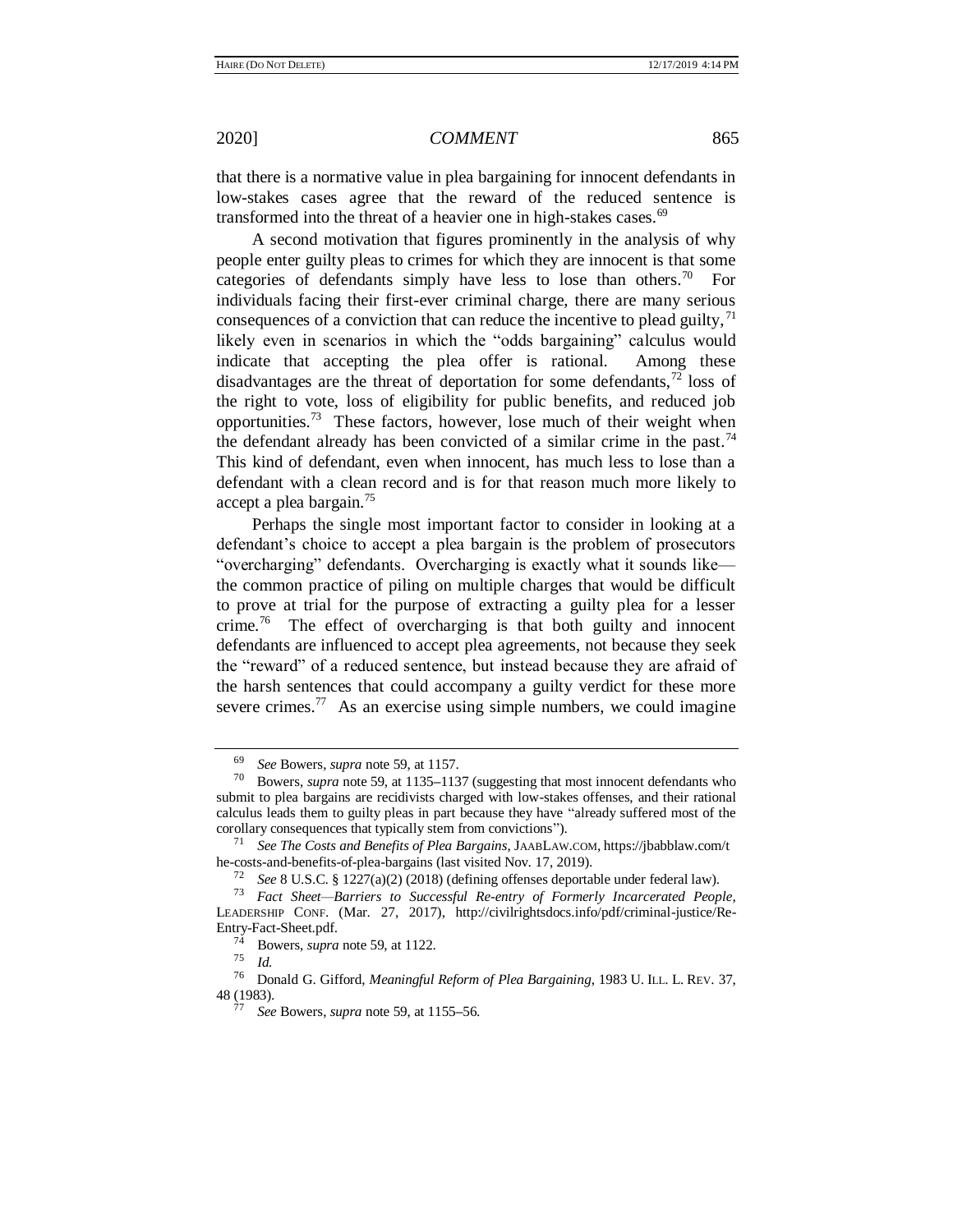that if the odds of a conviction are only five percent, but the potential sentence is forty years due to overcharging, a rational defendant may accept a plea for two years in prison, even without having committed any crime at all.<sup>78</sup> Because of the incredible stakes present in going to trial with such a high potential sentence, defendants often choose the plea agreement to avoid the risk of trial.<sup>79</sup>

B. *How Legal and Practical Differences between the Military Commissions System at Guantanamo and the Civilian Criminal Justice System Exacerbate the Pressure to Plead*

It is no great insight to suggest that Guantanamo Bay's unique  $circumstances$  may impact a detainee in many ways. $80$  In this section, this Comment will lay out some of the differences between the military commissions system at Guantanamo Bay and the civilian criminal justice system that cause Guantanamo detainees to experience an increased pressure to plead guilty. The status of detainees under the NDAA and the numerous procedural differences between the military commissions system and the United States criminal justice system exacerbate the already intense pressures to plead for Guantanamo detainees. Additionally, although this factor would remain relevant even after transfer to an Article III court, this Comment's analysis would be incomplete without examining how the pressure to plead is increased by the fact that Guantanamo detainees have already been found guilty in the court of public opinion.

Unlike defendants in regular courts, who are entitled to release if either there is not enough probable cause to charge them with a crime or if they are acquitted of a crime,  $81$  detainees of the War on Terror occupy a unique legal status that makes them subject to indefinite detention, irrespective of their culpability for any triable offense.<sup>82</sup> Their designation

<sup>78</sup> Note that these numbers are meant to be simple, but they are not representative of situations that most defendants would likely face. Bowers suggests that when the charges are very serious, prosecutors are much less likely to offer lenient sentences. Bowers, *supra* not[e 59,](#page-8-1) at 1156.

<span id="page-11-0"></span><sup>79</sup> Bowers, *supra* note [59,](#page-8-1) at 1158.

<sup>80</sup> The system is so unique, in fact, that it is misleading to refer to the men at Guantanamo as "defendants" because only seven of the forty men currently held there are currently being tried in military commissions. *Guantanamo by the Numbers*, HUM. RTS. FIRST (Oct. 10, 2018), https://www.humanrightsfirst.org/resource/guantanamo-numbers. For this reason, we refer to them instead as detainees.

<sup>81</sup> HON. WILLIAM H. ERICKSON ET AL., UNITED STATES SUPREME COURT CASES AND COMMENTS ¶ 5B.02 (Matthew Bender & Co., 65th ed., 2019).

<sup>82</sup> Jonathan Hafetz, *Detention Without End: Reexamining the Indefinite Confinement of Terrorism Suspects Through the Lens of Criminal Sentencing*, 61 UCLA L. Rev. 326, 347 (2014).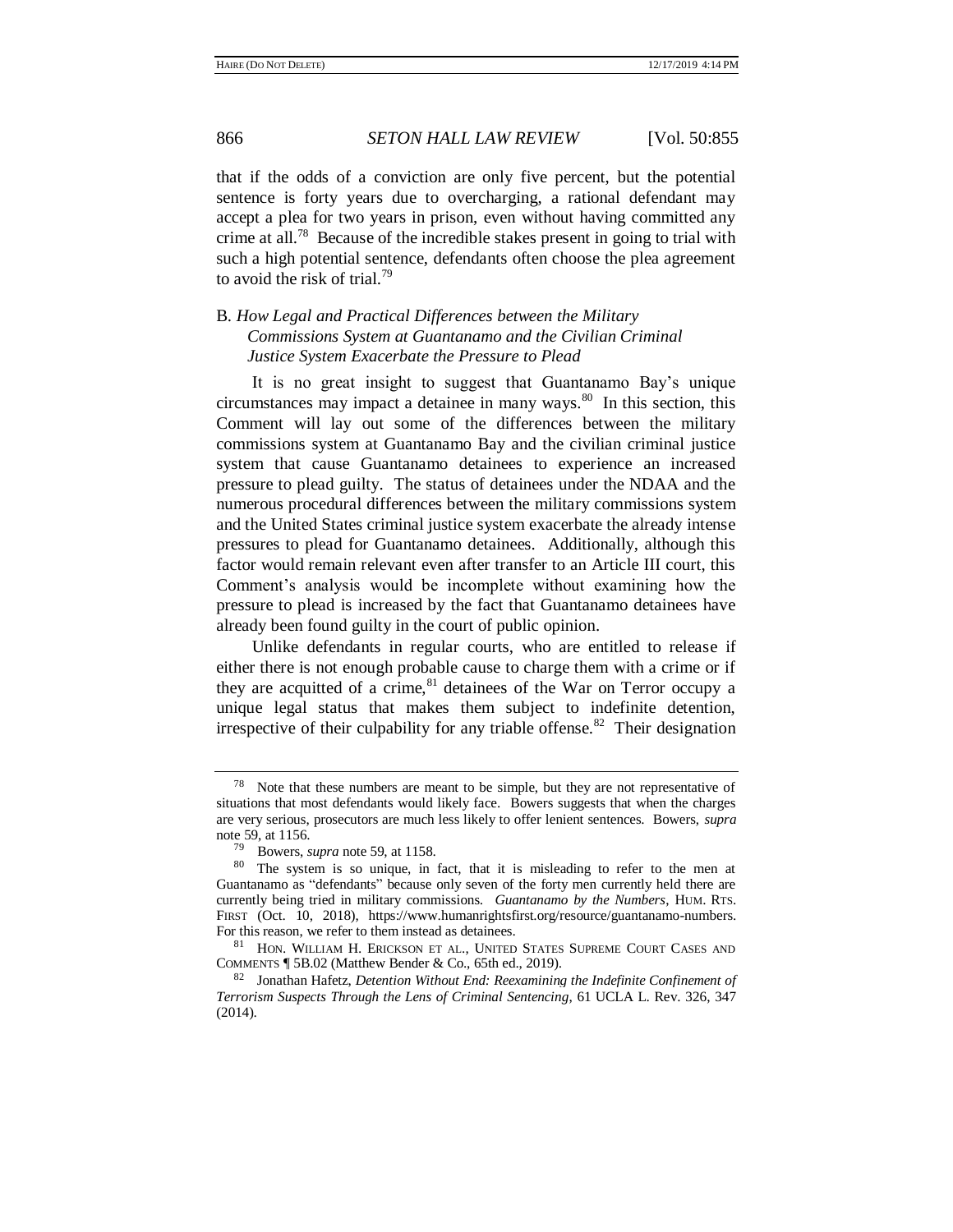as detainees subject to indefinite detention is military in nature, not punitive.<sup>83</sup> For this reason, it lives in a conceptual world distinct from principles of fairness and justice.<sup>84</sup> In order to justify continued detention, the government must show, by a standard of proof that lies between "some evidence" and a "preponderance of the evidence," that the detainee in question meets the detention standard.<sup>85</sup> This has been articulated as "'an individual who was part of or supporting Taliban or al-Qaeda forces, or associated forces that are engaged in hostilities against the United States or its coalition partners,' or the modified definition offered by the government that requires that an individual 'substantially support' enemy forces."<sup>86</sup> However, for defendants accused of war crimes, the government must meet a higher bar to secure a conviction, proving the allegations beyond a reasonable doubt.<sup>87</sup> Almost every war crime triable by military commission that is currently considered constitutionally permissible<sup>88</sup> requires at least one overt act that goes beyond being a part of al-Qaeda or the Taliban.<sup>89</sup> This leaves behind a gap: people who likely supported al-Qaeda or the Taliban, but who are not indictable for any war crime. As a consequence, many detainees have been held without charge by the United States government in Guantanamo Bay and other sites since 2002.<sup>90</sup> Because of this odd legal status, a person could be charged and acquitted by a military commission, but may nonetheless continue to meet the definition of an NDAA detainee, and thus would remain subject to continued detention under the AUMF.<sup>91</sup>

Though it is outside the scope of this Comment to discuss the numerous procedural differences between the system of military commissions and the civilian criminal justice system, many legal scholars

See id., at 332 (discussing the "nonpunitive" nature of confinement at Guantanamo and suggesting the application of criminal sentencing principles to improve fairness in the system).

<sup>84</sup> *See id*.

<sup>&</sup>lt;sup>85</sup> Al-Adahi v. Obama, 613 F.3d 1102, 1103–1104 (D.C. Cir. 2010).<br><sup>86</sup> Al-Bibani v. Obama, 500 E.3d 866, 872 (D.C. Cir. 2010).

<sup>&</sup>lt;sup>86</sup> Al-Bihani v. Obama, 590 F.3d 866, 872 (D.C. Cir. 2010).<br><sup>87</sup> See Comparison of Bulge and Broadcase in Tribunal

<sup>87</sup> *See Comparison of Rules and Procedures in Tribunals that Try Individuals for Alleged War Crimes*, U.S. DEP'T OF DEF. OFFICE OF MIL. COMMISSIONS, https://www.mc.mil /ABOUTUS/LegalSystemComparison.aspx.

<sup>&</sup>lt;sup>88</sup> "Providing material support for terrorism" is no longer chargeable against detainees whose relevant actions took place prior to 2006, while the charge of "conspiracy" in the same circumstances is on trickier legal footing. For discussion on this, see *infra* Part IV.

<sup>&</sup>lt;sup>89</sup> *See* 10 U.S.C. § 950t (2018).

<sup>90</sup> *See A History of the Detainee Population*, *supra* not[e 46.](#page-6-0)

<sup>91</sup> Oona Hathaway, *The Power to Detain: Detention of Terrorism Suspects After 9/11*, 38 YALE J. INT'L L. 123, 127 n.18 (2013).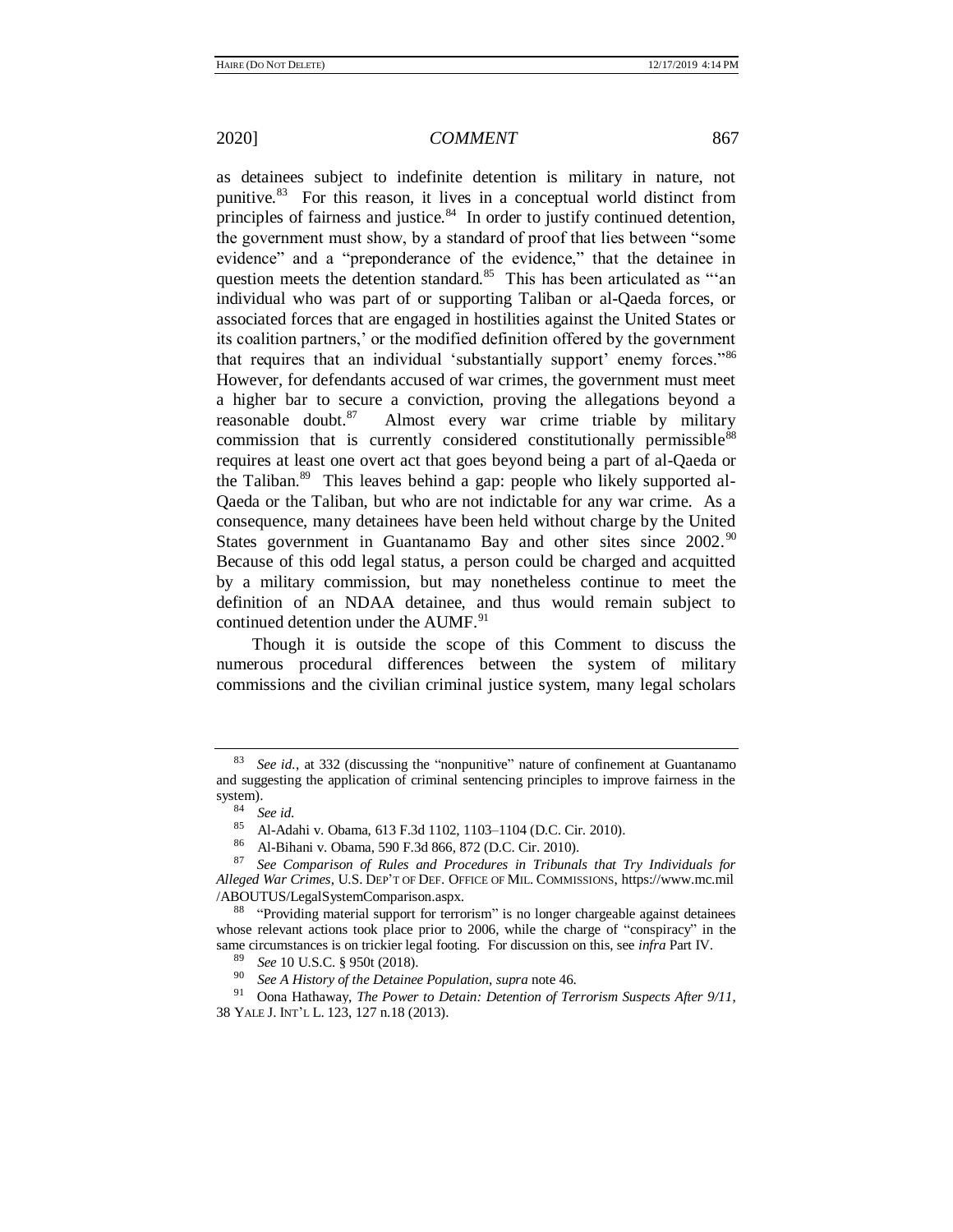have covered this topic in depth. $92$  It is uncontroverted that military commissions, unlike trials in other federal courts, do not require a unanimous jury verdict, admit hearsay evidence much more leniently, and do not afford as much opportunity for defendants to obtain witnesses as compared to the prosecution.<sup>93</sup> Because of these differences, as well as the relative rarity of military commissions, detainees at Guantanamo Bay have far less information available to help them predict trial outcomes than do defendants in the civilian criminal justice system.

### C. *How Differences Create Increased Pressure to Plead*

Having examined some of the important distinctions between the civilian system of justice and the military commissions system at Guantanamo, we can now readily see how these differences create a pressure to plead that is far greater in the military commissions system. Put simply, the uniqueness of the system at Guantanamo decreases the odds that a detainee will be able to escape detention by going to trial. This works in several ways due to the interrelationship of the unique factors at Guantanamo.

<span id="page-13-0"></span>The uncertainty of release upon acquittal at trial reduces the desirability of going to trial to a point unimaginable in a civilian context.<sup>94</sup> Whether or not the United States government would ever actually choose to continue detaining a person acquitted by military commission is certainly a matter worthy of debate. For a detainee, however, simply understanding that the government *could* legally keep him in detention after an acquittal at trial would make any agreement that secures release look quite attractive.

Detainees also have good reasons to assume that their likelihood of acquittal at trial is lower than it would be in the civilian system due to the procedural differences that tip the scales in favor of the government.

<span id="page-13-1"></span>

<sup>92</sup> *See*, *e.g.*, David Glazier, *Destined for an Epic Fail*, 75 OHIO ST. L.J. 903 (2014); Janet Cooper Alexander, *The Law-Free Zone and Back Again*, 2013 U. ILL. L. REV. 551 (2013).

<sup>93</sup> *See* David J. R. Frakt, *Applying International Fair Trial Standards to the Military Commissions of Guantanamo,* 37 S. ILL. U. L. J. 551 (2013).

 $94$  Just like the prohibition on credit for time served, the possibility of continued detention also legally applies to defendants who enter guilty pleas. *See* Offer for Pretrial Agreement, United States v. Darbi (Dec. 20, 2013) [hereinafter Darbi Offer for Pretrial Agreement], https://www.mc.mil/Portals/0/pdfs/alDarbi2/Al%20Darbi%20II%20(AE010).p df. However, having seen that men have in fact been transferred more or less in accordance with their plea agreements gives detainees a much better reason to believe that the government would not intentionally make a plea agreement only to violate it. Additionally, such a move works against the government's interests because giving detainees a reason to distrust plea bargains would logically reduce the likelihood of convincing future detainees to agree to them.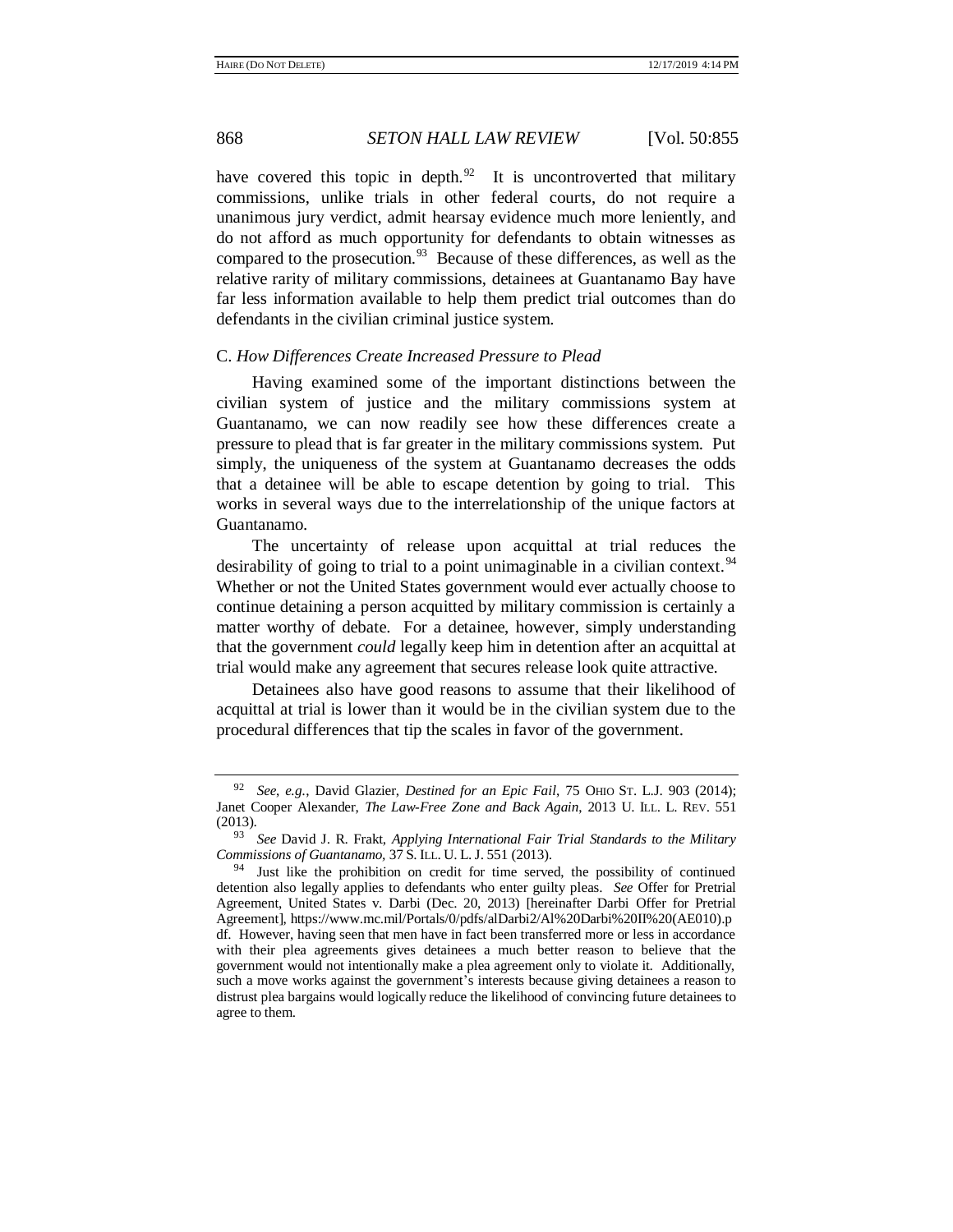To see how these pressures play out on an actual detainee, we can look to the case of Omar Khadr, a Canadian citizen who was detained by U.S. forces after a firefight in Afghanistan.<sup>95</sup> Khadr's case is an excellent example for our purposes because he was the type of detainee who would seem to have had good reasons to go to trial in an Article III court, and he maintained his innocence after pleading guilty and being transferred to Canada.

<span id="page-14-1"></span><span id="page-14-0"></span>Omar Khadr was a Canadian citizen who was captured in Afghanistan in 2002 in the midst of hostilities when he was fifteen years old.<sup>96</sup> Khadr was badly wounded during capture, suffering a bullet in the chest and shrapnel wounds to his head and eye. $\frac{97}{10}$  Interrogators began questioning him before his wounds had finished healing, and shortly thereafter began subjecting him to what was then called "enhanced interrogation." In his case, this included beatings, prolonged standing, and deprivation of toilet facilities, among other measures.<sup>98</sup> Through these techniques, his interrogators extracted full confessions that Khadr denied as soon as he was able to meet with representatives from the Canadian government.<sup>99</sup>

The United States charged Khadr with war crimes in 2007 after the passage of the Military Commissions Act of 2006 ("2006 MCA").<sup>100</sup> The government alleged that he had been seen throwing a grenade that killed a U.S. soldier.<sup>101</sup> The charges against him were "murder in violation of the law of war," "attempted murder in violation of law of war," "conspiracy," "providing material support for terrorism," and "spying."<sup>102</sup>

Prior to reaching his trial by military commission, facts began to emerge that called into question whether evidence against Khadr would be sufficient for a conviction. The most obvious reason for this is that due to his age, he would be considered to be a child soldier under international

<sup>95</sup> *In re* Khadr, 823 F.3d 92, 95 (D.C. Cir. 2016).

<sup>96</sup> Ian Austen, *Omar Khadr, Former Guantanamo Detainee, Is Released on Bail in Canada*, N.Y. TIMES (May 7, 2015), https://www.nytimes.com/2015/05/08/world/americas/ omar-khadr-canada-guantanamo-detainee-released-on-bail.html.

<sup>97</sup> Jeff Tietz, *The Unending Torture of Omar Khadr*, ROLLING STONE (Aug. 24, 2006), https://www.rollingstone.com/politics/politics-news/the-unending-torture-of-omar-khadr- $181126.$ 

 $\frac{98}{99}$  *Id.* 

Affidavit of Omar Ahmed Khadr, Khadr v. Prime Minister of Can. (Jul. 30, 2008), https://www.law.utoronto.ca/documents/Mackin/khadr\_repat\_AffidavitofOmarKhadr.PDF; *Omar Khadr (Guantanamo Bay) Interrogation Tapes*, YOUTUBE (Jul. 15, 2008), https://www.youtube.com/watch?v=yNCyrFV2G\_0.

<sup>100</sup> Referred Charges Dated 4/24/2007, United States v. Omar Ahmed Khadr (Apr. 24, 20017), https://www.mc.mil/Portals/0/pdfs/Khadr/Khadr%20(AE001).pdf.

<sup>101</sup> Tietz, *supra* not[e 97.](#page-14-0)

<sup>102</sup> *In re* Khadr, 823 F.3d 92, 95 (D.C. Cir. 2016).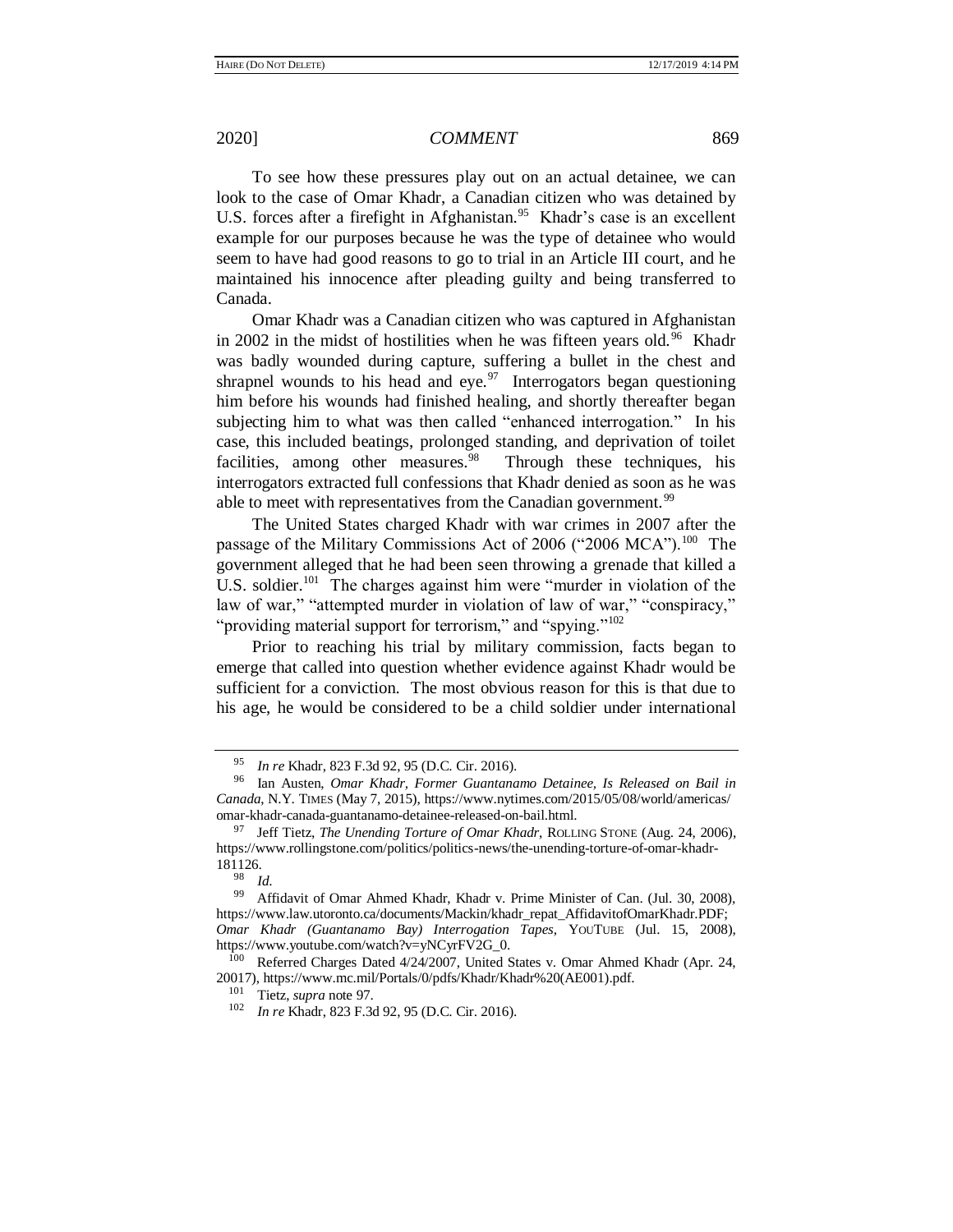treaties. $103$  Additionally, due to the coerced nature of his confession, lawyers could have argued that it was inadmissible against him.<sup>104</sup> Even more damning for the government, however, was the release of a leaked document in 2008 that revealed that Khadr's primary accuser had not actually seen him throw the grenade that formed the foundation of the bulk of his charges, but that he had instead surmised it from context.<sup>105</sup>

Looking at Khadr's situation in light of the obvious deficiencies in the government's case, a person in an Article III court may rationally have chosen to go to trial and to attempt to clear his name, but such a move in Khadr's case would have made far less sense. Having been held at Guantanamo Bay for eight years by 2010, it would have been perfectly reasonable for Khadr to believe that his reputation was already forever ruined. At the same time, he had few reasons to believe that he could escape Guantanamo Bay by any means other than a plea agreement. By 2010 Khadr had already tried a number of procedurally based interlocutory appeals, but none of them panned out.<sup>106</sup> He was denied even the most fundamental of American judicial protections, the right to confront his accuser, when a military commission judge in 2007 determined he was too dangerous to have access to the identities of the men claiming to have witnessed the acts that gave rise to his charges. $107$  In 2010, Khadr gave up on his case and signed a plea agreement.<sup>108</sup> He later said this was because he felt that he had been given a "hopeless choice" and that he saw no other way to avoid indefinite detention at Guantanamo.<sup>109</sup>

<span id="page-15-0"></span>Khadr's plea agreement granted him favorable terms and transfer to his home country, but in no sense settled the question of his culpability.

<sup>103</sup> Madeline Torrie, *The Omar Khadr Controversy: Child Soldiers in Canadian and International Law*, CANADIAN LAWS. FOR INT'L HUM. RTS. (Dec. 15, 2017), http://claihr.ca/2 017/12/15/the-omar-khadr-controversy-child-soldiers-in-canadian-and-international-law.

<sup>&</sup>lt;sup>104</sup> Indeed, Khadr's counsel is now using this argument in his appeal before the Court of Military Commission Review. Brief on Behalf of Appellant, United States v. Khadr 1, 8 (USCMCR Nov. 8, 2013) (No. 13-005), https://www.mc.mil/Portals/0/pdfs/Omar13- 005/Khadr%20Brief%20on%20Behalf%20of%20Appellant.pdf.

<sup>105</sup> Michelle Shephard, *Khadr Secret Document Released by Accident*, THE STAR (Toronto) (Feb. 4, 2008), https://www.thestar.com/news/canada/2008/02/04/khadr\_secret\_d ocument\_released\_by\_accident.html.

<sup>106</sup> *See*, *e.g.*, O.K. v. Bush, 344 F. Supp. 2d 44 (D.D.C. 2004); O.K. v. Bush, 377 F. Supp. 2d 102 (D.D.C. 2005); Khadr v. Bush, 587 F. Supp. 2d 225 (D.D.C. 2008); Khadr v. Obama, 724 F. Supp. 2d 61 (D.D.C. 2010).

<sup>107</sup> *See* William Glaberson, *Witness Names to Be Withheld from Detainee,* N.Y. TIMES (Dec. 1, 2007), https://www.nytimes.com/2007/12/01/us/nationalspecial3/01gitmo.html.

<sup>108</sup> Austen, *supra* note [96.](#page-14-1)

<sup>109</sup> Michelle Shephard, *Omar Khadr: No Memory of Firefight in Afghanistan*, THE STAR (Toronto) (Dec. 13, 2013), https://www.thestar.com/news/canada/2013/12/13/omar\_khadr\_n o\_memory\_of\_firefight\_in\_afghanistan.html.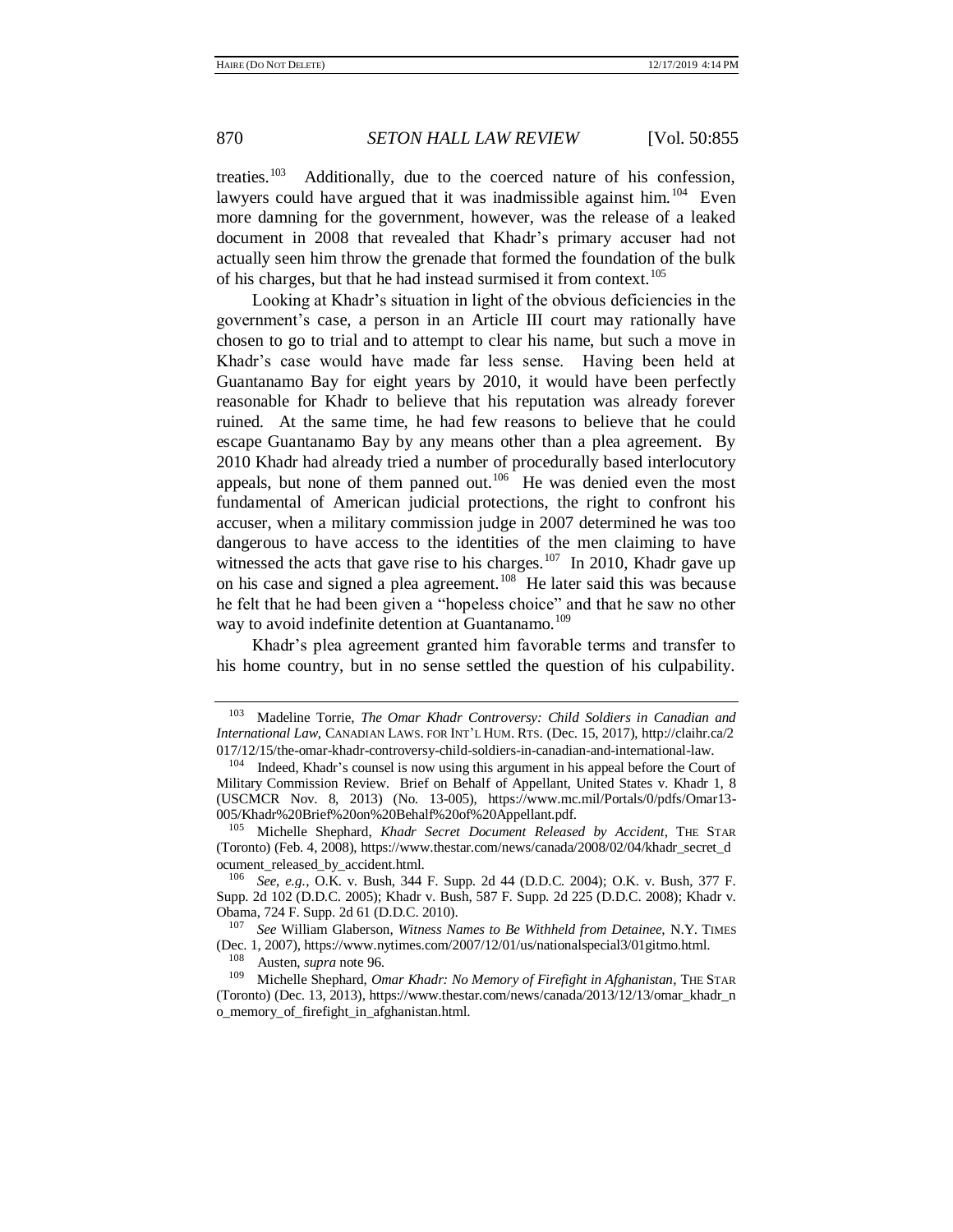Through the agreement, he exchanged his guilty plea for a promise of eight years imprisonment and a transfer to Canada after at least one year.<sup>110</sup> The United States ended up transferring him after two years, and the Canadian government released him on bail in  $2015$ .<sup>111</sup> In his ongoing appeal to this conviction, a suit against the government of Canada, Khadr swore that he was tortured by both U.S. and Canadian forces after his capture, and that he was subjected to especially harsh treatment at Bagram Airfield in 2002, shortly after his capture and while he was still recovering from gunshot wounds.<sup>112</sup> He claimed, and Canadian interrogation transcripts confirmed, that he told Canadian forces that everything he told the Americans had been fabricated, and that he had simply been responding to torture.<sup>113</sup> The Canadian government settled the suit and apologized to Khadr,  $114$  who continues to maintain that he has no recollection of the acts he was accused of, that he confessed under duress, and that he agreed to a plea bargain only because he feared that he would be subjected to indefinite detention otherwise.<sup>115</sup>

Whether Khadr was telling the truth in his plea agreement or in the subsequent Canadian case, the world, and the families of the man he allegedly killed, will never know. For the same reason, we will also remain ignorant about whether or not the harsh interrogation methods used on him produced the truthful confession intended or a fabricated one invented for the sole purpose of avoiding additional punishment. What is certain, however, is that the family of the man who allegedly died by Khadr's hand remains disturbed and without closure. As recently as June of 2017 the slain soldier's widow, Tabitha Speer, sought Canadian enforcement of a judgment against Khadr that she had been awarded in a U.S. court in 2015.<sup>116</sup>

<sup>110</sup> Offer for Pre-trial Agreement, United States v. Khadr (Oct. 13, 2010), https://www.mc.mil/Portals/0/pdfs/Khadr/Khadr%20(AE341).pdf.

<sup>&</sup>lt;sup>111</sup> Austen, *supra* note [96.](#page-14-1)<br><sup>112</sup> Affidavit of Omar Abi

<sup>112</sup> Affidavit of Omar Ahmed Khadr, Khadr v. Prime Minister of Can. at 1−3 (Jul. 30, 2008),

https://www.law.utoronto.ca/documents/Mackin/khadr\_repat\_AffidavitofOmarKhadr.PDF.

<sup>113</sup> *Id*. at 1−8; *Omar Khadr (Guantanamo Bay) Interrogation Tapes*, YOUTUBE (Jul. 15, 2008), https://www.youtube.com/watch?v=yNCyrFV2G\_0.

<sup>114</sup> Ian Austen, *Canada Apologizes and Pays Millions to Citizen Held at Guantanamo Bay*, N.Y. TIMES (Jul. 7, 2017), https://www.nytimes.com/2017/07/07/world/canada/omarkhadr-apology-guantanamo-bay.html.

<sup>115</sup> *See* Shephard, *supra* note [109.](#page-15-0)

<sup>116</sup> Mark Gollom, *Omar Khadr Fights Attempt by Soldier's Widow to Freeze His Assets*, CBC (Jul. 12, 2017), https://www.cbc.ca/news/politics/omar-khadr-fights-back-1.4201788.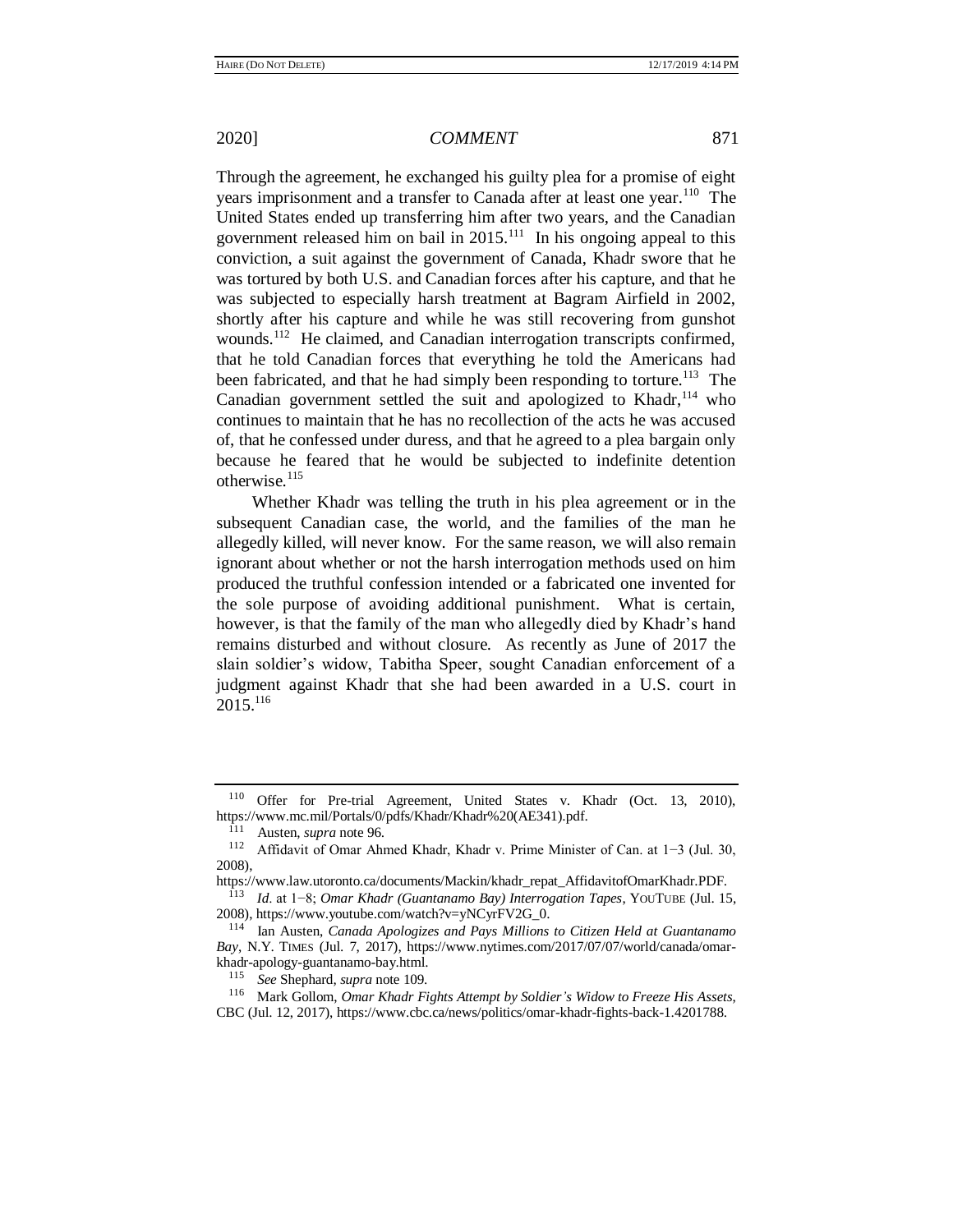### IV. THE PROBLEM OF WHAT CONSTITUTES A WAR CRIME

The problem of the pressure to plead guilty is made worse by the confusion about what crimes can actually be charged by military commission. Because changes in the law have completely eliminated the lowest rung of "war crimes" as triable offenses, detainees today do not have the option to plead to the same crimes that have secured release for other men.<sup>117</sup> Without these lesser charges available, detainees are faced with very serious charges that ratchet up the stakes of either choosing to go to trial or accepting a plea. While this issue does not necessarily increase the pressure to plead guilty for a detainee in all cases, the problem contributes significantly to the inherent injustice within the military commissions system by putting detainees in a position to be held responsible for offenses they did not commit. In other cases, where a very favorable plea bargain is made available, this confusion could in theory function as an extreme form of overcharging, using charges like "murder in violation of the law of war" to threaten a detainee who may only have had a very attenuated relationship to any murder.

Addressing first the legal changes that reduced the number of chargeable war crimes, two major decisions have reshaped the landscape in this regard. Decisions in the cases of Salim Hamdan and Ali Hamza Ahmad Suliman al Bahlul on the constitutionality of certain offenses defined in the 2006 MCA have eliminated the offense called Providing Material Support for Terrorism<sup>118</sup> and called into question whether inchoate conspiracy can withstand scrutiny by the federal courts. Because these were the lowest-level war crimes codified under the Act, this development may create pressure for men who may not have enough evidence against them to be charged with any currently valid war crime to plead guilty to serious offenses such as terrorism and attacking civilians. After a short explanation of this case law, this Comment will show how this phenomenon is illustrated through the case of Ahmed al Darbi.

In a case usually referred to as *Hamdan II*, the D.C. Circuit Court considered challenges to the charges against Salim Hamdan and found that the charge of "providing material support for terrorism" was not permissible when used against a defendant like Hamdan.<sup>119</sup> Salim Hamdan is a Yemeni national who was captured in Afghanistan in 2001 and transferred to Guantanamo Bay in 2002.<sup>120</sup> Hamdan, like Omar Khadr, was charged prior to the pivotal Supreme Court decisions that defined the right

<sup>117</sup> Hafetz, *supra* not[e 82,](#page-11-0) at 329.

<sup>&</sup>lt;sup>118</sup> Hafetz, *supra* not[e 82,](#page-11-0) at 329.

<sup>&</sup>lt;sup>119</sup> Hamdan v. United States, 696 F.3d 1238, 1241 (D.C. Cir. 2012<br><sup>120</sup> Hamdan v. Gates, 565 F. Supp. 2d 130, 131 (D.D.C. 2008)

Hamdan v. Gates, 565 F. Supp. 2d 130, 131 (D.D.C. 2008).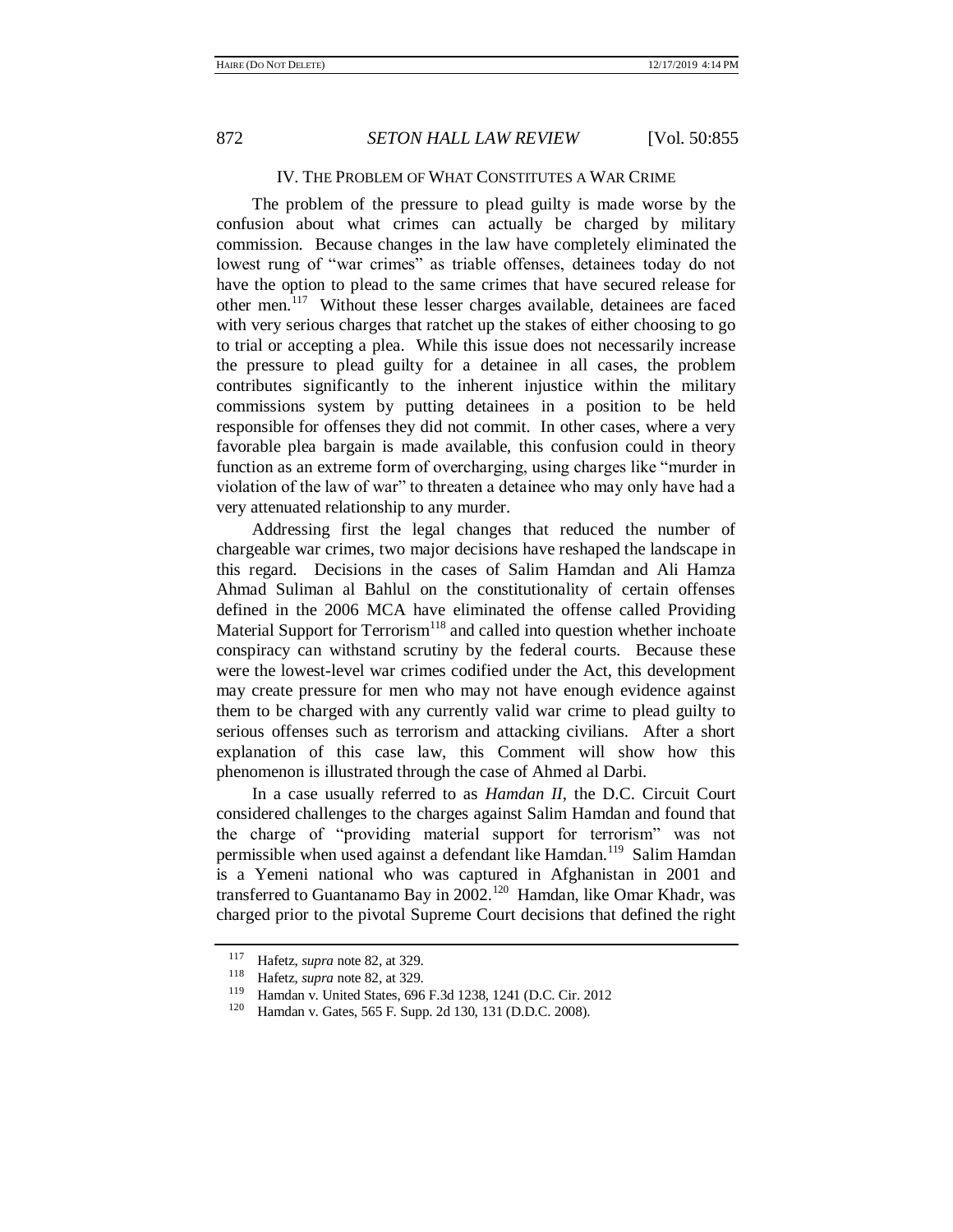to habeas review and other constitutional rights for detainees, and therefore went through a complicated procedural history<sup>121</sup> prior to facing the charges that would ultimately stick: "conspiracy" and "providing material support for terrorism," on April 5, 2007.<sup>122</sup> Unlike most detainees whose charges are referred, Hamdan went through a full trial by military commission, which found him guilty of the charge of material support, but not of the conspiracy charge.<sup>123</sup> The judge sentenced him to sixty-six months imprisonment with credit for time served and transferred him to Yemen to serve the remaining months of his sentence.<sup>124</sup> Hamdan then appealed the charges on the ground that, although codified in the 2006 MCA with the intention of applying retroactively, the "war crime" of "providing material support to terrorism" could not be charged to an individual who committed the culpable acts prior to the enactment of the law.<sup>125</sup> After losing his appeal with the Court of Military Commission Review, Hamdan appealed to the D.C. Circuit Court of Appeals, which then reversed.<sup>126</sup> The court reasoned that while the executive branch could charge a crime that was illegal under the law of war prior to the relevant acts but only codified subsequently, it was an *ex post facto* violation to charge a crime that had only become triable by military commission after the relevant acts took place. $127$ 

Ali Hamza Ahmad Suliman al Bahlul's case brought a similar challenge to the D.C. Circuit Court, but dealt instead with the question of "conspiracy" and did not yield such conclusive results.<sup>128</sup> Despite not creating binding legal precedent, the case is nonetheless useful in considering how the military commission's prosecutors may view the availability of different kinds of charges. Bahlul, also Yemeni, was

<sup>121</sup> Part of this complicated history is *Hamdan I*. Hamdan v. Rumsfeld, 548 U.S. 557 (2006). Four justices would have ruled in that case that "conspiracy" was not a war crime triable by military commission. Due to the lack of a majority on this issue and the subsequent codification of "conspiracy" as a war crime, the case set no precedent on the matter of "conspiracy" even though it gave the matter extensive treatment. *Id*. at 600–13. As a consequence, *Bahlul* sets the precedent on this issue.

<sup>122</sup> Charges and Specifications at \*3−4, United States of America v. Salim Ahmed Hamdan (Military Comm'n Apr. 5, 2007).

<sup>123</sup> Hamdan v. United States, 696 F.3d 1238, 1240 (D.C. Cir. 2012), *overruled by* Al Bahlul v. United States, 767 F.3d 1 (D.C. Cir. 2014).

<sup>124</sup> *Hamdan* at 1240–41. Note that this took place prior to the 2009 amendments to the MCA that disallowed granting credit for time served.

 $\frac{125}{126}$  *Id.* at 1241.

 $\frac{126}{127}$  *Id.* 

*Id.* While this holding was explicitly overruled in Bahlul v. United States, 767 F.3d 1 (D.C. Cir. 2014), the holding in this latter case was so similar as to be indistinguishable for purposes of this Comment.

<sup>128</sup> *See* Bahlul v. United States, 767 F.3d 1 (D.C. Cir. 2014).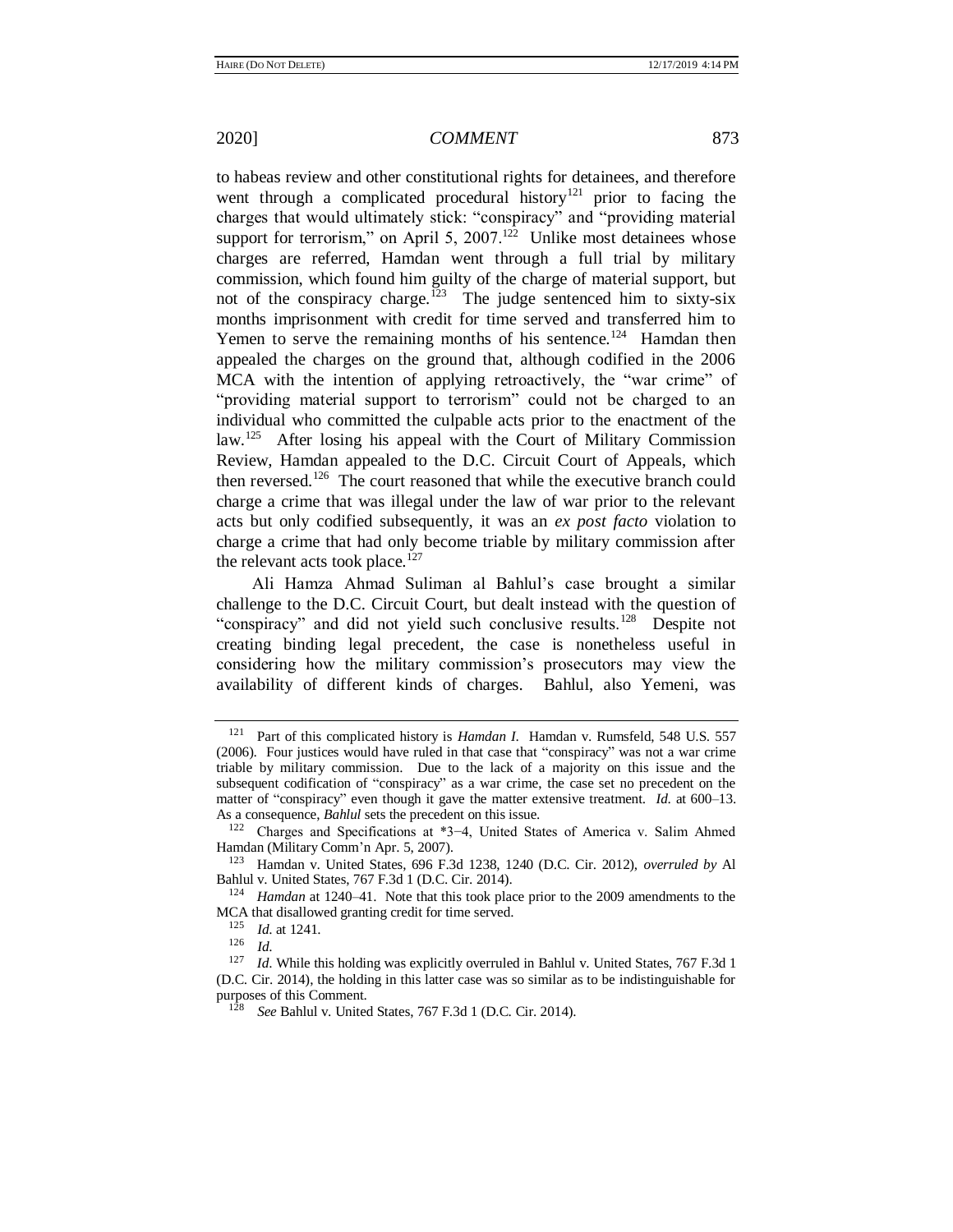accused of making promotional videos for al-Qaeda and serving as a secretary to Osama bin Laden, and for these activities he was charged with "conspiracy" and "providing material support for terrorism."<sup>129</sup> Bahlul declined to participate in his own trial, leading the military commission to find him guilty on both charges.<sup>130</sup> His appeal on this matter reached the D.C. Circuit Court three times.<sup>131</sup>

In the 2016 en banc case, the majority of the court agreed that the charge of "conspiracy" was constitutional for Bahlul's case specifically, but the reasoning for the decision did not have a majority.<sup>132</sup> The fourjudge plurality decided the case on the ground that Congress had the power to define inchoate conspiracy as a war crime in the 2006 MCA, while one judge did not reach the question due to the application of plain error review, and another affirmed on the ground that the specific facts of Bahlul's case justified an understanding of the conviction as using conspiracy as a theory of vicarious liability instead of as an inchoate crime. $133$  Three judges dissented, reasoning that Article III of the Constitution simply does not empower Congress to declare inchoate conspiracy to be a war crime triable by military commission.<sup>134</sup> Because of the lack of a majority on the question of the constitutionality of the Conspiracy, it is possible that judges Wilkins and Millett would rule that a case of true inchoate conspiracy—one in which there was no war crime completed by a coconspirator, when reviewed *de novo*—would present the issue properly and cause them to rule against the constitutionality of this "war crime."

Because of this remaining uncertainty, and the fact that the Court of Military Commissions Review ("CMCR") recently decided not to rehear the issue so that it could properly adjudicate the issue *de novo*, <sup>135</sup> the government may prefer to avoid resolving the issue by simply not charging inchoate conspiracy, thus disallowing plea agreements for conspiracies that didn't take place, the lowest charge that would remain without Material Support. Irrespective of how the government chooses to move forward on inchoate conspiracy, it seems to have determined for the time being that completed conspiracy, as a standalone crime and not merely a theory of liability, is constitutionally safe enough to bet on. Shortly after the

 $\frac{129}{130}$  *Id.* at 5–6.

<sup>130</sup> *See id*. at 7.

<sup>131</sup> Bahlul v. United States, 767 F.3d 1 (D.C. Cir. 2014); Al Bahlul v. United States, 792 F.3d 1 (D.C. Cir. 2015); Bahlul v. United States, 840 F.3d 757 (D.C. Cir. 2016).

<sup>132</sup> *Bahlul*, 840 F.3d at 758.

 $\frac{133}{134}$  *Id.* 

 $\frac{134}{135}$  *Id.* 

<sup>135</sup> Bahlul v. United States, 374 F. Supp 3d 1250, 1250 (USCMCR 2019).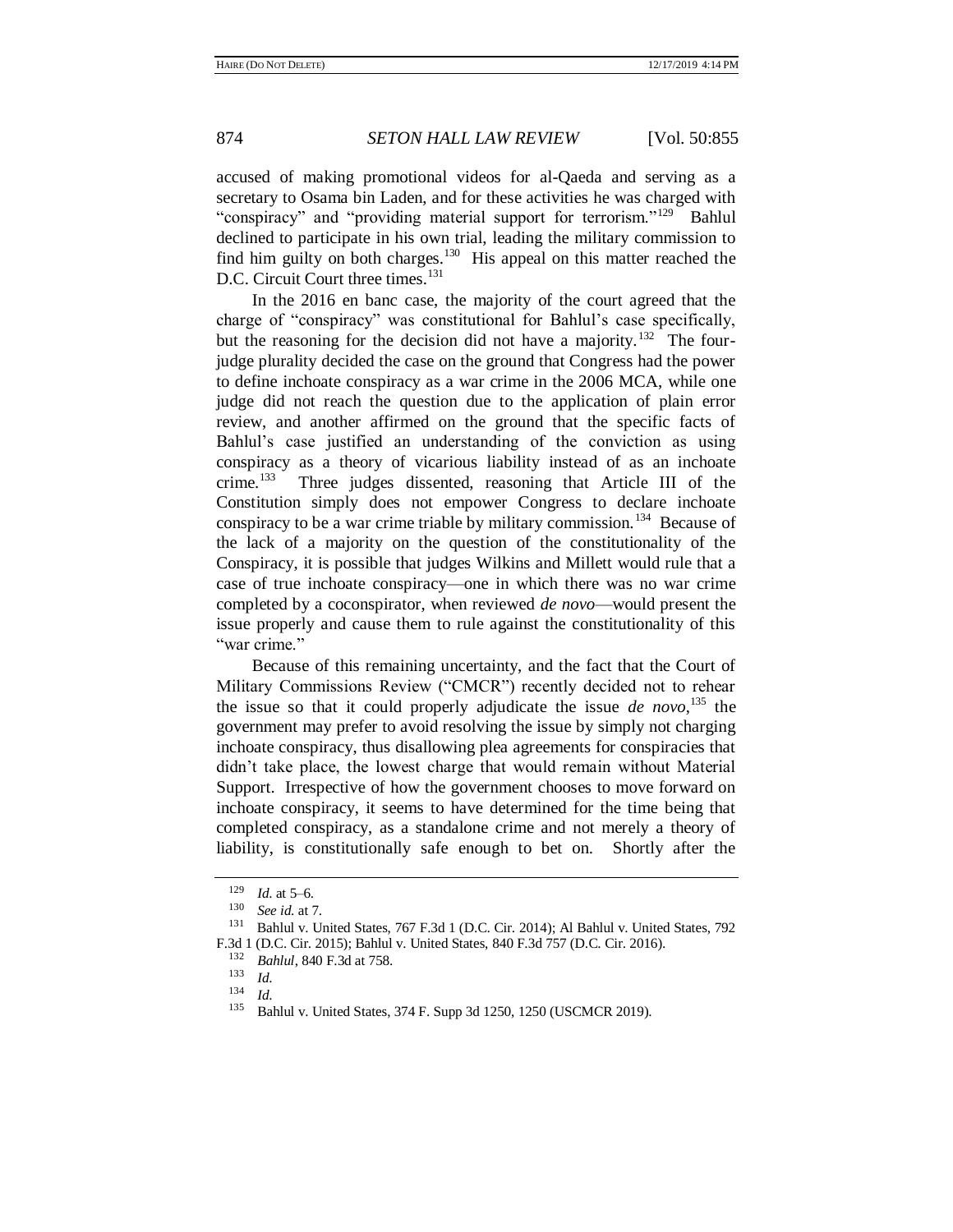CMCR's most recent *Bahlul* decision, prosecutors added counts of standalone conspiracy to the charge sheets of three detainees who had previously only been charged with more serious crimes.<sup>136</sup>

The significance of *Hamdan II* to the prosecutors and detainees at Guantanamo can hardly be overstated. Of the eight men convicted under the military commission system at Guantanamo, three (including Hamdan himself) have had their convictions for Material Support vacated.<sup>137</sup> One other man, who confessed to having been a driver and a cook for Osama bin Laden, was also convicted only on Material Support,<sup>138</sup> but has not had his conviction vacated.<sup>139</sup> Numerous other detainees subject to the same charges had their charges dropped and were either released or left in detention without charges.<sup>140</sup> For those at Guantanamo Bay attempting to move detainees through the system, and for many detainees themselves, the loss of triable offenses at the bottom rung of culpability and prison time is potentially devastating. One detainee, Sufiyan Barhoumi, grew so exhausted with his attempts to navigate the system after the loss of the two most commonly tried offenses that he literally invited military commissions prosecutors to charge him with anything at all, declaring that he would plead guilty to any charge and take any sentence.<sup>141</sup> His lawyers say that the prosecution declined the invitation, informing them that they would only accept a plea if Barhoumi were willing to testify against another detainee. $142$ 

Another example of this phenomenon can be found in the case of Ahmed Mohammed Ahmed Haza al-Darbi. Al-Darbi is a Saudi national who pleaded guilty to facilitating a plan that culminated in the attack of a French oil tanker called the *Limburg* several months after U.S. forces took him into custody.<sup>143</sup> The government first filed charges against al Darbi on

See *id.* 

 $\frac{142}{143}$  *Id.* 

<span id="page-20-0"></span>

<sup>136</sup> Rosenberg-Pentagon Prosecutors, *supra* not[e 51.](#page-7-0) 

<sup>137</sup> The other two men are David Hicks and Noor Uthman Mohamed. *The Guantanamo Trials*, HUM. RTS. WATCH, https://www.hrw.org/guantanamo-trials (last visited Nov. 3,  $2019$ ).

This is Ibrahim Ahmed Mahmoud al-Qosi, and he was also convicted of conspiracy to provide material support for terrorism. *Ibrahim Ahmed Mahmoud al-Qosi*, HUM. RTS. WATCH (Oct. 25, 2012, 3:22 PM), https://www.hrw.org/news/2012/10/25/ibrahim-ahmedmahmoud-al-qosi.

<sup>139</sup> *The Guantanamo Trials*, *supra* note [137.](#page-20-0)

<sup>141</sup> Jess Bravin, *Detainee Begs to be Charged as Legal Limbo Worsens*, WALL STREET J. (Jul. 16, 2013), https://tinyurl.com/rsyrd3j.

<sup>143</sup> Charlie Savage, *Guantanamo Detainee Pleads Guilty in 2002 Attack on Tanker Off Yemen*, N.Y. TIMES (Feb. 20, 2014), https://www.nytimes.com/2014/02/21/us/guantanamodetainee-ahmed-muhammed-haza-al-darbi.html.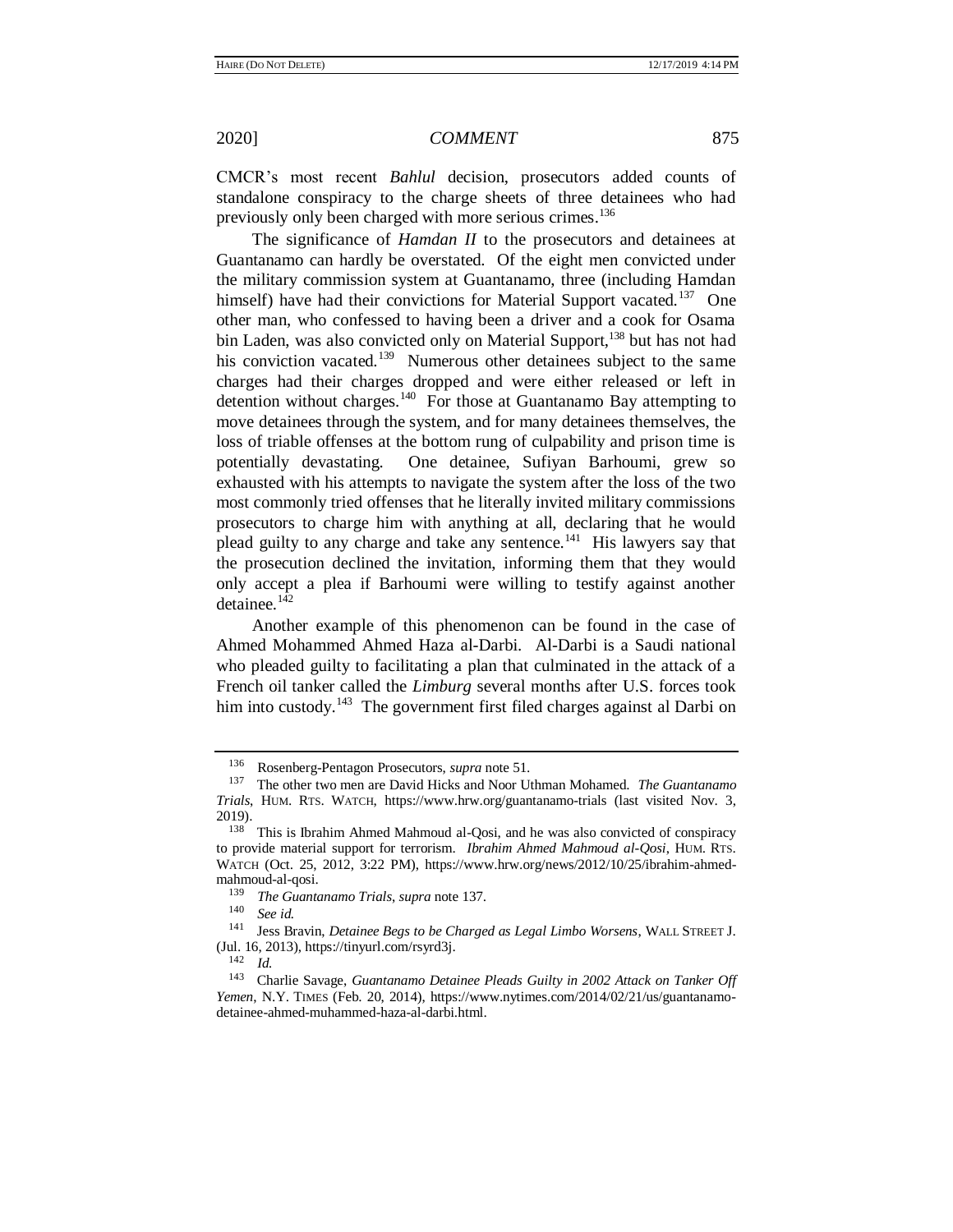December 20, 2007, for "conspiracy" and "providing material support for terrorism."<sup>144</sup> In the charge sheet, the government described overt acts such as working in an alleged al-Qaeda training camp, receiving weapons training, and purchasing a boat and other significant materials to be used in furtherance of the plot.<sup>145</sup> After almost two years of pretrial motions, the government withdrew all charges against al Darbi on November 25, 2009.<sup>146</sup> Hamdan had initiated the appeal that would lead to the *Hamdan II*  case on October 15, 2009, with a brief advancing the position that Material Support for Terrorism presented an *ex post facto* issue.<sup>147</sup> While it cannot be known whether or not this was the reason for the government's withdrawal of charges against al-Darbi, the timing suggests it could have been. Al-Darbi received a new set of charges in  $2012$ ,<sup>148</sup> and then entered into a plea agreement on December 20,  $2013.^{149}$  This agreement included altogether different and much more serious charges than the ones dismissed in 2009, including "terrorism" and "attacking civilians."<sup>150</sup> Al Darbi's pretrial agreement explicitly stated that he would not request credit for time served in detention once sentenced, and set forth the suggested sentence as thirteen to fifteen years from the date of the judge accepting the plea.<sup>151</sup> The agreement also included provisions for release after nine years, so long as al Darbi was repatriated to Saudi Arabia and served five years of his sentence there.<sup>152</sup> The plea agreement also spelled out that the sentence he would face without the agreement would be three life sentences plus twenty additional years for each specification.<sup>153</sup>

Because al Darbi faced similar circumstances to Omar Khadr, but with the addition of the unavailability of Material Support and confusion about the status of Conspiracy as a standalone offense, his situation

<sup>144</sup> Charges and Specifications at \*1, United States of America v. Ahmed Mohammed Ahmed Haza al Darbi (Military Comm'n, Dec. 20, 2007).

<sup>145</sup> *Id.* at \*1−3.

<sup>146</sup> Direction of the Convening Authority, United States of America v. Ahmed Mohammed Ahmed Haza al Darbi (Military Comm'n, Nov. 25, 2009).<br><sup>147</sup> Brief for Appellant at 1 United States v. Hamdan, No. 09.0

Brief for Appellant at 1, United States v. Hamdan, No. 09-002 (CMCR Oct. 15, 2009).

<sup>&</sup>lt;sup>148</sup> Charges and Specifications, United States v. Darbi (Military Comm'n Aug. 29,  $2012$ ).

<sup>149</sup> Darbi Offer for Pretrial Agreement, *supra* not[e 94.](#page-13-0)

He pleaded guilty to: Attacking Civilians (10 U.S.C. §950t(2)), Attacking Civilian Objects (10 U.S.C. §950t(3)), Hazarding a Vessel (10 U.S.C. §950t(23)), Terrorism (10 U.S.C. §950t(24)), and Attempt (10 U.S.C. §950t(28)) (both Attempt to Hazard a Vessel and Attempting Terrorism). Charges and Specifications, United States v. Darbi (Military Comm'n Dec. 16, 2013).

<sup>151</sup> Darbi Offer for Pretrial Agreement, *supra* not[e 94.](#page-13-0)

<sup>152</sup> Darbi Offer for Pretrial Agreement, *supra* not[e 94,](#page-13-0) ¶¶ 29–30; *Id.* at Appendix A, ¶ 4.

<sup>153</sup> *See* Darbi Offer for Pretrial Agreement, *supra* not[e 94,](#page-13-0) ¶ 21.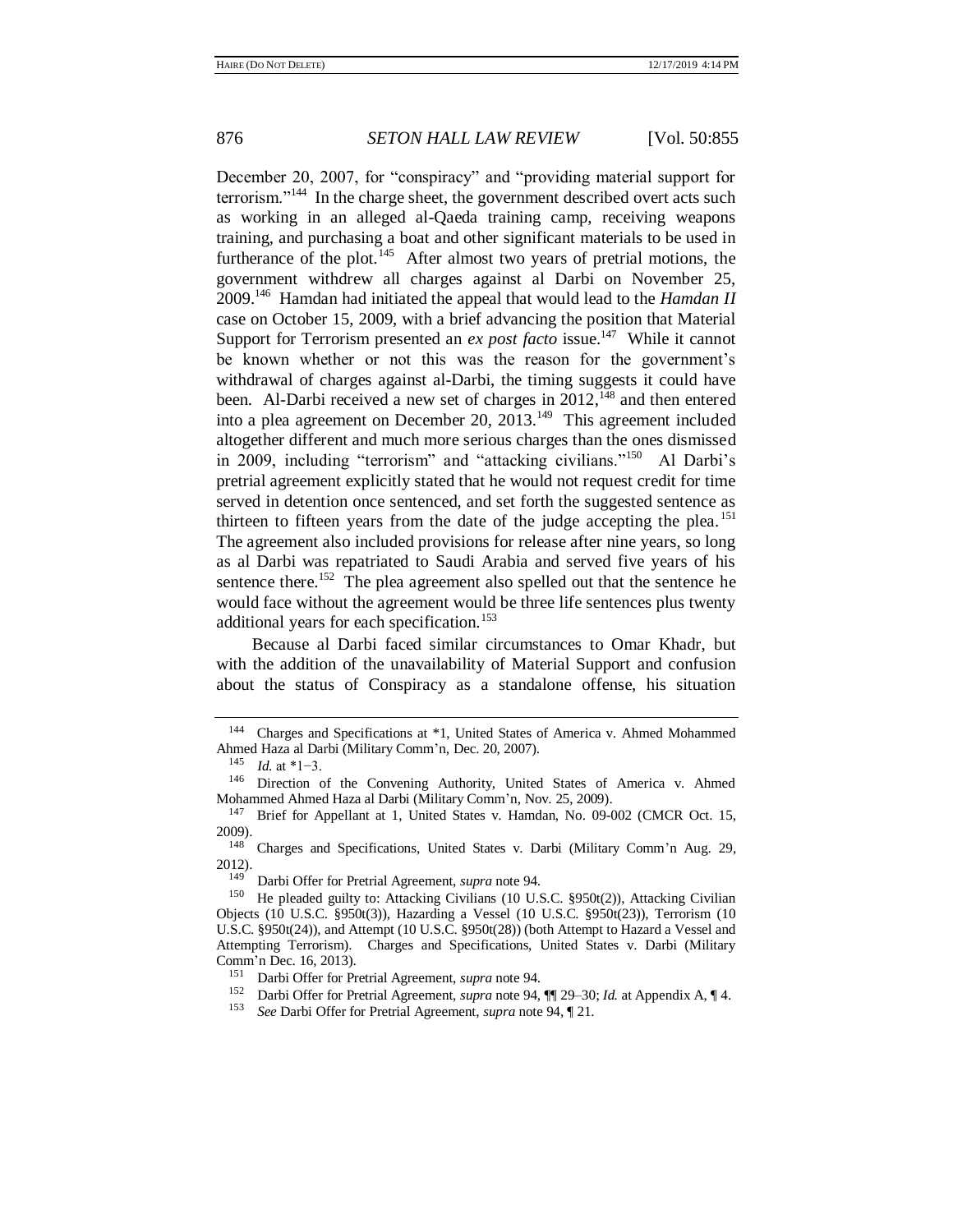presented additional pressures to plead to crimes far more serious than the ones he likely could have been convicted of in a normal civilian trial. A rational defendant in al Darbi's situation would have been faced with a very difficult decision upon being served with his second set of charges. A defendant in an Article III trial may have assessed his odds favorably, taking into account that the government's failure to note a link between al Darbi's actions and the *Limburg* bombing in his 2007 charges may indicate a lack of evidentiary support for the connection. Such a defendant might also expect a relatively light sentence, given that the six men who had already been tried and convicted in Yemen for even more serious overt acts in furtherance of the same attack on the *Limburg* were each sentenced to only ten years in prison.<sup>154</sup> Taking into account the fundamental right to credit for time served in pretrial detention, such a defendant in civilian court would undoubtedly note that even a sentence of double the length of that handed down in the Yemen cases would nonetheless result in fewer remaining years of incarceration than the plea offer proposed.

## <span id="page-22-0"></span>V. ADDITIONAL PROBLEMS WITH THE COMMISSIONS

Confusion about the law, though it is a persistent and often ostensibly insurmountable problem at Guantanamo Bay, is still not the most serious problem plaguing Camp Justice. That title goes to the numerous scandals and roadblocks that seem to infect every aspect of life at Guantanamo. It would be impossible to summarize them completely, but the following claims have been made credibly: defense attorneys found microphones in private rooms intended to be used by detainees and their attorneys for privileged conversations, prompting an entire defense team to quit and their supervisor to be held in contempt of court;<sup>155</sup> during a hearing, the video and audio feed that broadcast the proceedings to the public were abruptly shut off without the knowledge or consent of the judge, and it was later discovered that an intelligence agency had been watching remotely and had shut off the feed;<sup>156</sup> when defense attorneys returned to the island after several months without hearings, more than one team found that the trailers that served as their offices were infested with mold, and members of the defense teams suffered medical issues as a result;<sup>157</sup> and during pretrial

2004Aug28.html?nav=rss\_world/mideast/gulf/yemen.

<sup>154</sup> Ahmed Haj, *Yemen Convicts 15 on Terror Charges*, WASH. POST (Aug. 29, 2004), http://www.washingtonpost.com/wp-dyn/articles/A42647-

<sup>155</sup> John G. Baker, *Defending the Rule of Law: The Military Commissions Defense Organization*, 40 CHAMPION 18, 23 (2016).

 $\frac{156}{157}$  *Id.* 

<sup>157</sup> *See* Carol Rosenberg, *9/11 Trial Lawyers Find Mold in Their Top-Secret Offices: Could It Snarl Gitmo Hearings?*, MCCLATCHY (Nov. 11, 2018), https://www.mcclatchydc.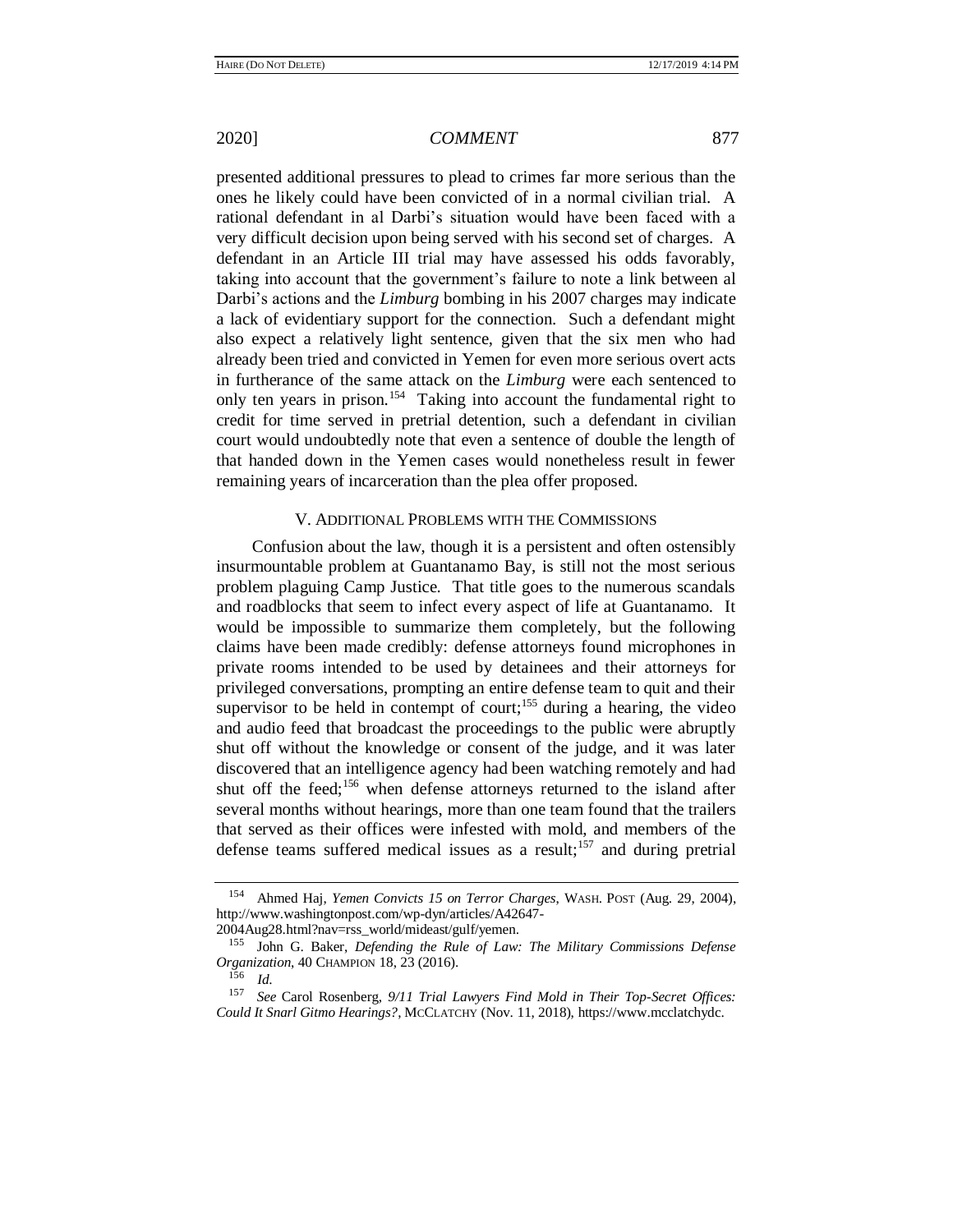hearings for the 9/11 case, a detainee suddenly recognized that his courtroom interpreter was his former interrogator from a CIA black site.<sup>158</sup> This is only a small sampling of the issues.

In a more complicated episode for the 9/11 litigation, a potentially serious ethical breach may have materially influenced the case when a member of the Department of Defense arranged for the firing of a major actor in the military commissions, the Convening Authority, possibly for reasons related to the judicial or quasi-judicial determinations of the Convening Authority.<sup>159</sup> Although this last point is difficult to understand, it is important because it highlights the inherent susceptibility of the commissions to major structural problems.

<span id="page-23-0"></span>The Convening Authority is a figure in the military commissions that has no civilian equivalent.<sup>160</sup> This person is both a manager and a judicial decision-maker, making determinations about how to allocate funds as well as which charges to refer for prosecution.<sup>161</sup> Though this position is wellestablished in military justice and makes perfect sense for a court martial, the military commissions are a very different context.<sup>162</sup> In 2016, the Convening Authority, Harvey Rishikof, was fired from his position, allegedly to make the commissions "more cohesive."<sup>163</sup> It also came to light that Rishikof had been considering plea agreements for the 9/11 case, was not referring all of the charges in another pending case, and had made a number of other judicial or quasi-judicial decisions with which his superiors in the Department of Defense disagreed.<sup>164</sup> If it were found that any members of the Department of Defense acted improperly either in firing Mr. Rishikof, or in soliciting a replacement who would be less inclined toward plea bargaining, this would constitute unlawful influence  $("UI")$ <sup>165</sup> UI and the appearance of UI can both serve as grounds for

com/news/nation-world/national/national-security/guantanamo/article221501020.html.

<sup>158</sup> Ben Fox, *Interpreter's Alleged Link to CIA Halts Guantanamo Case*, MIL. TIMES (Feb. 9, 2015), https://www.militarytimes.com/2015/02/10/interpreter-s-alleged-link-to-ciahalts-guantanamo-case/.

<sup>159</sup> Charlie Savage, *Mattis Says Guantanamo Lawyers Were Fired Over Temperament, Not Legal Work*, N.Y. TIMES (Mar. 22, 2018), https://www.nytimes.com/2018/03/22/us/polit ics/guantanamo-officials-fired-mattis.html.<br> $\frac{160}{160}$  See Peker, gunze note 155, et 24.

<sup>160</sup> *See* Baker, *supra* not[e 155,](#page-22-0) at 24.

 $\frac{161}{162}$  *Id.* 

 $\frac{162}{163}$  *Id.* 

Savage, *supra* not[e 159.](#page-23-0)

<sup>164</sup> Carol Rosenberg, *Secretary of Defense Fires Guantanamo War Court Overseer*, MIAMI HERALD (Feb. 5, 2018), https://www.miamiherald.com/news/nation-world/world/am ericas/guantanamo/article198456714.html.

<sup>165</sup> Savage, *supra* not[e 159.](#page-23-0)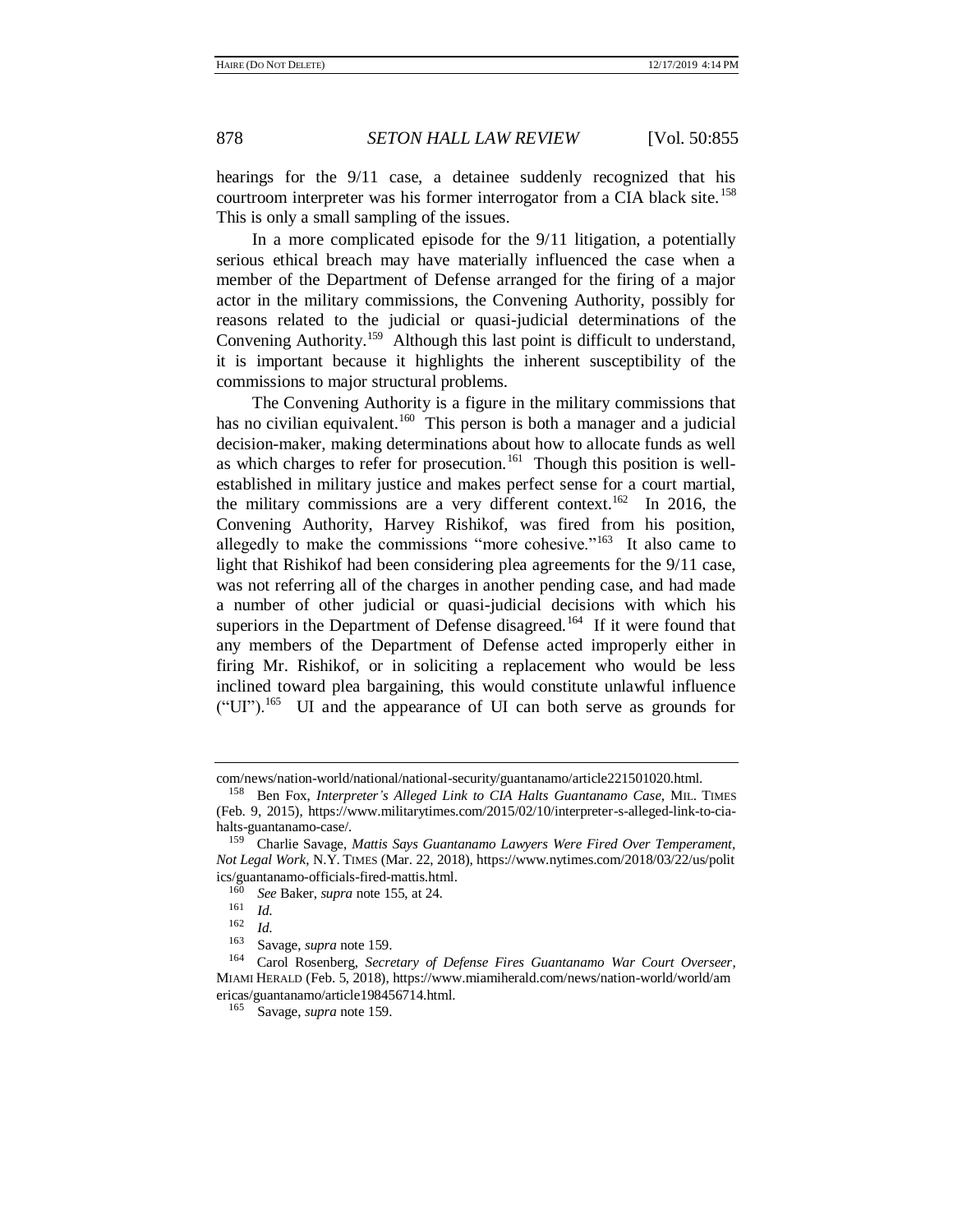dismissal.<sup>166</sup> Although the judge in this case recently found in favor of the prosecution on this claim, the fact that it was raised at all shows the incredible potential for conflicts of interest to influence the military commissions.

Because of changes in the law that have taken place in the last few years, prosecutors for the commissions have lost the three triable offenses that were the easiest to prove and to secure pleas to. Meanwhile, a long series of mishaps has afflicted the commissions, stalling pretrial hearings in all of the active cases.<sup>167</sup> More than seventeen years after the original crime and after seven years of pretrial hearings, the current judge in the case against the alleged 9/11 coconspirators recently set the date for trial as January 11, 2021.<sup>168</sup> The many setbacks in this case and the others point to a larger problem: the military commissions are structurally unsound.<sup>169</sup> Without an effective means of conducting trials or securing pleas, the commissions now have no purpose except to delay justice for both detainees and those who were harmed by the crimes with which the detainees are accused.

### VI. CONCLUSION

When President Obama left office with forty-one detainees still remaining in custody at Guantanamo Bay, the Periodic Review Boards were still in place. Because the PRBs are an internal executive branch creation, however, it was impossible to determine exactly why they have now suddenly seemed to stop functioning after years of working effectively to process and release detainees.<sup>170</sup> Now that President Trump seems to have immobilized the review boards that the executive branch had been using to transfer, free, or charge detainees, he has given the people of the United States the opportunity to recognize that the PRBs were essentially detainees' last hope. Now, there is practically no way out of Guantanamo at all, and absolutely no way out without pleading guilty to a serious war crime or encountering a spontaneous moment of executive mercy, a situation that will likely leave most of the forty men currently in detention

<sup>166</sup> *See* Monu Bedi, *Unraveling Unlawful Command Influence*, 93 WASH. U. L. REV. 1401, 1424 (2016).<br> $167$  Peker supr

Baker, *supra* not[e 155.](#page-22-0)

<sup>168</sup> Carol Rosenberg, *Trial for Men Charged with Plotting 9/11 Attacks Is Set for 2021*, N. Y. TIMES (Aug. 30, 2019), https://www.nytimes.com/2019/08/30/us/politics/sept-11-trialguantanamo-bay.html.<br> $^{169}$  For a fuller and

<sup>169</sup> For a fuller analysis of this point, see David Glazier, *supra* not[e 92.](#page-13-1) 

<sup>170</sup> *See* Benjamin R. Farley, *Who Broke Periodic Review at Guantanamo Bay?*, LAWFARE (Oct. 15, 2018), https://www.lawfareblog.com/who-broke-periodic-reviewguantanamo-bay.